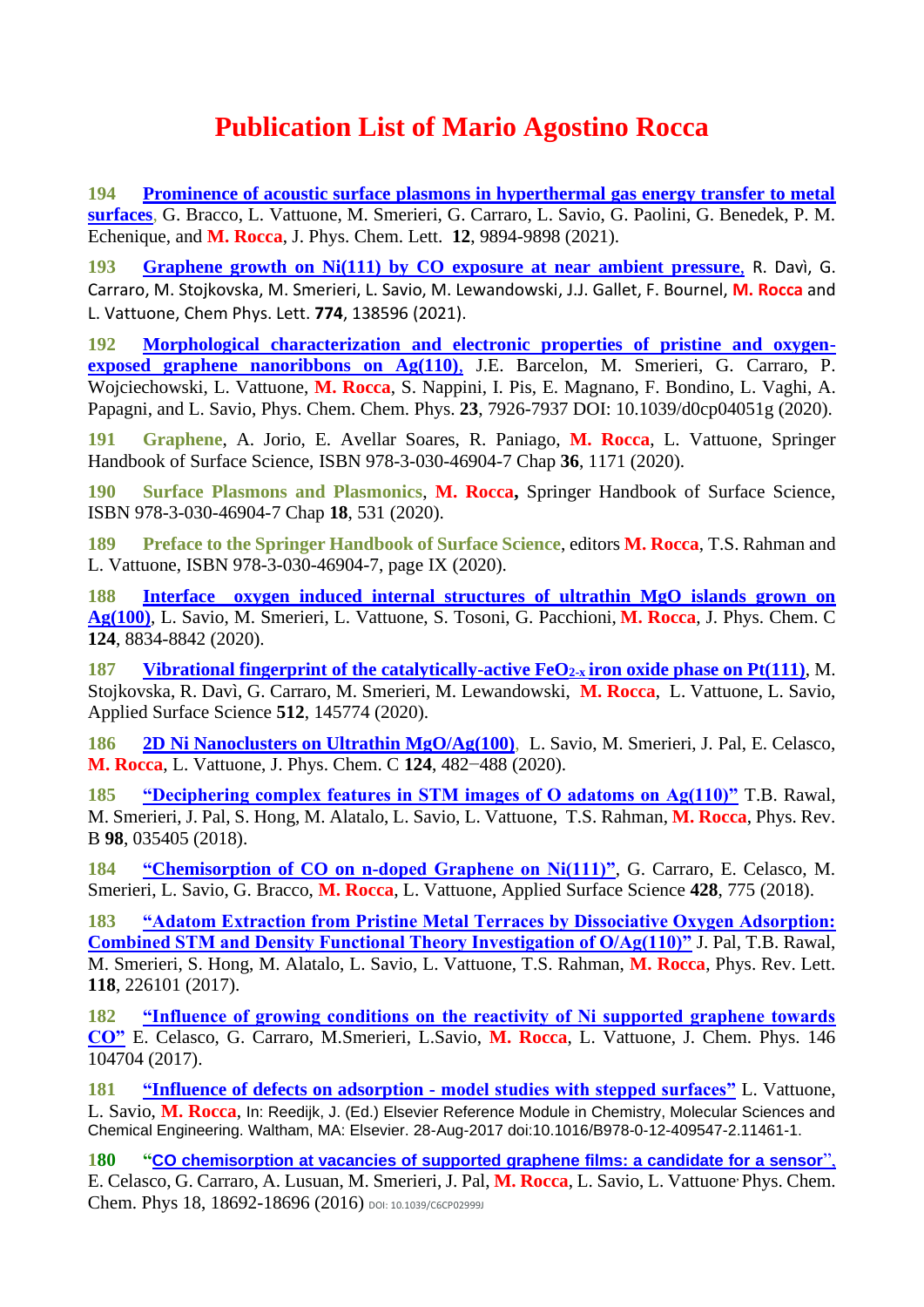**179. ["Comment on "Adsorption of hydrogen and hydrocarbon molecules on SiC\(001\)" by](file:///D:/Dati/pagina_web/Files%20pdf%20articoli/SSL-Comment-1-s2.0-S0039602815002538-main.pdf)  [Pollmann et al. published on Surface Science Reports"](file:///D:/Dati/pagina_web/Files%20pdf%20articoli/SSL-Comment-1-s2.0-S0039602815002538-main.pdf)** E. Wimmer, E. Celasco, L. Vattuone, L. Savio, A Tejeda, M. Silly, M. D'Angelo, F. Sirotti, **M. Rocca**, A. Catellani, G. Galli, L. Douillard, F. Semond, V. Yu. Aristov, P. Soukiassian, Surf. Sci. **644**, L170 (2016)

**178 ["Preface: 17th International Conference on Solid Films and Surfaces \(ICSFS\)"](https://www.scopus.com/record/display.uri?eid=2-s2.0-84984922372&origin=resultslist&sort=plf-f&src=s&st1=Rocca&st2=Mario&nlo=1&nlr=100&nls=&affilName=University+of+Genova&sid=E85A01300A6D5CA0A315DFBE91CE81DD.wsnAw8kcdt7IPYLO0V48gA%3a132&sot=anl&sdt=aut&sl=32&s=AU-ID%28%22Rocca%2c+Mario%22+7102874315%29&relpos=5&citeCnt=0&searchTerm=)** C.A. Achete, C.M. Almeida, M. Cremona, **M. Rocca**, F. Stavale, IOP conference series: Materials Science and Engineering **76**, 011001 (2015)

**177. ["Spontaneous oxidation of Ni clusters on MgO Monolayers Induced by Segregation of](file:///D:/Dati/pagina_web/Files%20pdf%20articoli/Smerieri_JPCL_NiyOx.pdf)  [Interfacial Oxygen."](file:///D:/Dati/pagina_web/Files%20pdf%20articoli/Smerieri_JPCL_NiyOx.pdf)** M. Smerieri, J. Pal, L. Savio, L. Vattuone, R. Ferrando, S. Tosoni, L. Giordano, G. Pacchioni, **M. Rocca**, J. Phys. Chem Lett. **6**, 3104 (2015) + [Supporting Information](file:///D:/Dati/pagina_web/Files%20pdf%20articoli/Smerieri_JPCL_NiyOx_supp.pdf)

**176. ["Sticking probability and reactivity of hyperthermal O](file:///D:/Dati/pagina_web/Files%20pdf%20articoli/Topics%20in%20Catal%202015.pdf)<sup>2</sup> molecules impinging of CO precovered [Pd\(100\): Effect of rotational states with K>1"](file:///D:/Dati/pagina_web/Files%20pdf%20articoli/Topics%20in%20Catal%202015.pdf)**, L. Vattuone, L. Savio, F. Pirani, **M. Rocca**, Topics in Catalysis **58**, 580 (2015)

**175. "Phonons in thin oxide films"** L. Vattuone, L. Savio, **M. Rocca** in "Oxide materials at the two dimensional Limit" A. Fortunelli and F. P. Netzer eds., Springer Verlag (2015)

**174.** "**[Enhanced chemical reactivity of pristine graphene strongly interacting with a metal](file:///D:/Dati/pagina_web/Files%20pdf%20articoli/chem%20cat%20chem%202015%20Smerieri.pdf)  [substrate: chemisorbed CO on graphene/Ni\(111\)"](file:///D:/Dati/pagina_web/Files%20pdf%20articoli/chem%20cat%20chem%202015%20Smerieri.pdf)** M. Smerieri, E. Celasco , G. Carraro , A. Lusuan, J. Pal , G. Bracco, **M. Rocca**, L. Savio, L. Vattuone, Chem. Cat. Chem. **7**, 2328 (2015)

**173. ["How growing conditions and interfacial oxygen affect the final morphology of](file:///D:/Dati/pagina_web/Files%20pdf%20articoli/JPCC118_MgOfilm.pdf)  [MgO/Ag\(100\) films"](file:///D:/Dati/pagina_web/Files%20pdf%20articoli/JPCC118_MgOfilm.pdf)** J. Pal, M. Smerieri, E. Celasco, L. Savio, L. Vattuone, R. Ferrando, S. Tosoni, L. Giordano, G. Pacchioni, **M. Rocca**, J. Phys. Chem. C **118**, 26091- 26102 (2014)

**172. ["Anisotropic dispersion and partial localization of acoustic surface plasmons on a](file:///D:/Dati/pagina_web/Files%20pdf%20articoli/PhysRevLett.113.186804%20Au788.pdf)  [stepped surface"](file:///D:/Dati/pagina_web/Files%20pdf%20articoli/PhysRevLett.113.186804%20Au788.pdf)** M. Smerieri, L. Vattuone, L. Savio, T. Langer, C. Tegenkamp, H. Pfnuer, V. M. Silkin, and **M. Rocca**, Phys. Rev. Lett. **113**, 186804 (2014)

**171. ["From Vanadia Nanoclusters to Ultrathin Films on TiO](file:///D:/Dati/pagina_web/Files%20pdf%20articoli/ACS_Cat_4.pdf)2(110): a Class of Efficient [Catalysts for Ethanol Selective Oxidation"](file:///D:/Dati/pagina_web/Files%20pdf%20articoli/ACS_Cat_4.pdf)** Luca Artiglia, Stefano Agnoli, Letizia Savio, J. Pal, E. Celasco, **M. Rocca**, Federica Bondino, Elena Magnano, Gaetano Granozzi, ACS Catal. **4**, 3715-3723 (2014).

**170. "Introduction to elastic scattering of electrons"**, **M. Rocca**, Chapter of the Landolt Bornstein Group III Vol 45 Book "Physics of Solid Surfaces" Subvolume A, eds. P. Chiaradia and G. Chiarotti ISBN 978-3-642-41598-2 DOI 10.1007/978-3-642-41599-9 (2015)

**169. ["Morphology of monolayer MgO films on Ag\(100\): switching from corrugated islands](file:///D:/Dati/pagina_web/Files%20pdf%20articoli/PhysRevLett.112.126102%202014%20MgO.pdf)  [to extended flat terraces"](file:///D:/Dati/pagina_web/Files%20pdf%20articoli/PhysRevLett.112.126102%202014%20MgO.pdf)** J. Pal, M. Smerieri, E. Celasco, L. Savio, L. Vattuone, **M. Rocca**, Phys. Rev. Lett. **112**, 126102 (2014).

**168. ["Hydrogen-induced nanotunnel opening within semiconductor sub-surface",](file:///D:/Dati/pagina_web/Files%20pdf%20articoli/NatComm-ncomms3800-2013.pdf)** P. Soukiassian, E. Wimmer, E. Celasco, C. Giallombardo, S. Bonanni, L. Vattuone, L. Savio, A. Tejeda, M. Silly, M. D'angelo, F Sirotti, **M. Rocca**, Nature Communications **4**, 2800 (2013)

**167. ["Spectroscopic evidence for neutral and anionic adsorption of \(S\)-Glutamic acid on](file:///D:/Dati/pagina_web/Files%20pdf%20articoli/la400436r%202013.pdf)  [Ag\(111\)",](file:///D:/Dati/pagina_web/Files%20pdf%20articoli/la400436r%202013.pdf)** M. Smerieri, L. Vattuone, **M. Rocca**, L. Savio, Langmuir **29**, 6867-6875 (2013)

**166. ["Correlated motion of electrons at Au\(111\) surface: anomalous acoustic surface plasmon](file:///D:/Dati/pagina_web/Files%20pdf%20articoli/PhysRevLett.110.127405.pdf)  [dispersion and single particle excitations ",](file:///D:/Dati/pagina_web/Files%20pdf%20articoli/PhysRevLett.110.127405.pdf)** L. Vattuone, M. Smerieri, T. Langer, C. Tegenkamp, H. Pfnuer, M. Silkin, E.V. Chulkov, P.M. Echenique, **M. Rocca**, Phys. Rev. Lett. **110**, 127405 (2013)

**165. ["Coupling scanning tunneling microscope and supersonic molecular beams: a unique](file:///D:/Dati/pagina_web/Files%20pdf%20articoli/RevSciInstrum_83_093703.pdf)  [tool for in situ investigation of the morphology of activated systems"](file:///D:/Dati/pagina_web/Files%20pdf%20articoli/RevSciInstrum_83_093703.pdf)** M. Smerieri, R. Reichelt, L. Savio, L. Vattuone, and **M. Rocca**, Rev. Sci. Instrum. **83**, 093703 (2012)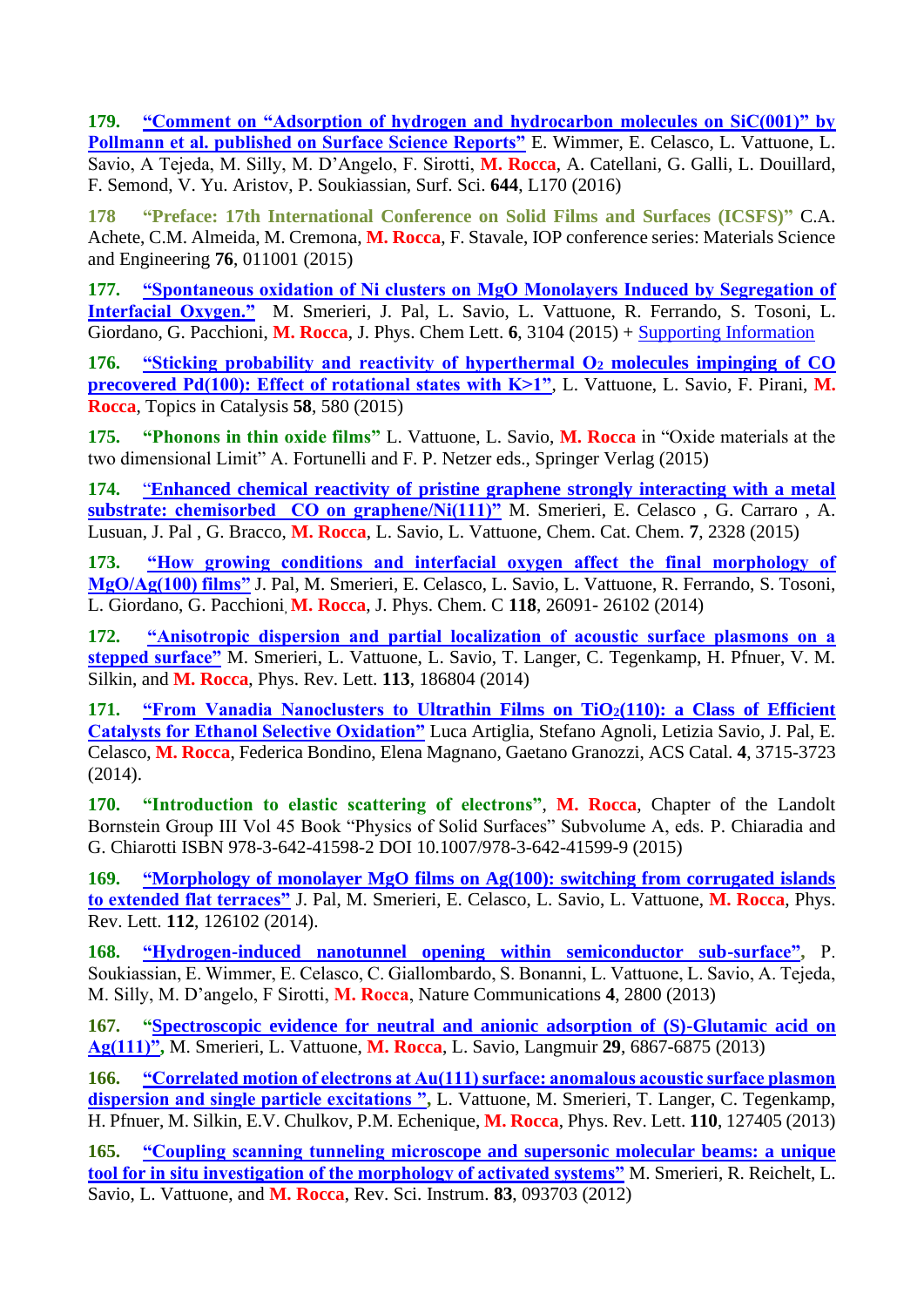**164. ["Water Adsorption on Olivine grains of the accretion disc can explain the origin of](file:///D:/Dati/pagina_web/Files%20pdf%20articoli/Phil.%20Trans.%20R.%20Soc.%20A-2013%20Olivina.pdf)  [Earth's oceans"](file:///D:/Dati/pagina_web/Files%20pdf%20articoli/Phil.%20Trans.%20R.%20Soc.%20A-2013%20Olivina.pdf)** L. Vattuone, M. Smerieri, L. Savio, K. Muralidharan, M.J. Drake, **M. Rocca**, Phylosophical Transactions **371**, 20110585 (2013)

**163. ["Supersonic Molecular beam studies of surfaces"](file:///D:/Dati/pagina_web/Files%20pdf%20articoli/Libro%20Muino%20Vattuone_Muino_5.pdf)** L. Vattuone, G. Bracco, M. Smerieri, L. Savio, **M. Rocca**, in "*Dynamics of Gas-Surface Interactions*", Ricardo Diez Muino and Heriberto Fabio Busnengo, eds. Springer Series in Surface Science **50**, 1-23, ISBN 978-3-642-32954-8 (2013)

**162. ["Acoustic Surface Plasmon dispersion on nanostructured Cu\(111\)",](file:///D:/Dati/pagina_web/Files%20pdf%20articoli/Plasmonics%20Cu%20ASP%202011.pdf)** L. Vattuone, G. Vercelli, M. Smerieri, L. Savio, **M. Rocca**, Plasmonics **7***,* 323-329 (2012)*, ISSN: 1557-1955, doi: 10.1007/s11468-011-9310-8* 

**161. ["The effect of step geometry in copper oxidation by hyperthermal O](file:///D:/Dati/pagina_web/Files%20pdf%20articoli/JCP%2036%20Okada%202012.pdf)<sup>2</sup> Molecular Beam: [Cu\(511\) vs Cu\(410\)](file:///D:/Dati/pagina_web/Files%20pdf%20articoli/JCP%2036%20Okada%202012.pdf)"** M. Okada, L. Vattuone, **M. Rocca**, Y. Teraoka, J. Chem. Phys. **136**, 094704 (2012)

**160. ["High Resolution Electron Energy Loss Spectroscopy \(HREELS\): a sensitive and](file:///D:/Dati/pagina_web/Files%20pdf%20articoli/libro%20Bracco%20Vattuone_Savio_Rocca_rev3.pdf)  [versatile surface tool](file:///D:/Dati/pagina_web/Files%20pdf%20articoli/libro%20Bracco%20Vattuone_Savio_Rocca_rev3.pdf)**", L. Vattuone, L. Savio, **M. Rocca,** in Surface Science Techniques, ed. G. Bracco, Springer Series in Surface Sciences **51**, 499-529 Springer Verlag (2013)

**159. ["Poisoning and non-poisoning oxygen on Cu\(410\)"](file:///D:/Dati/pagina_web/Files%20pdf%20articoli/JPCM_2011%20poisoning.pdf)** L. Vattuone, V. Venugopal, T. Kravchuk, M. Smerieri, L. Savio, and **M. Rocca**, J. Phys. Cond. Matter **23**, 484001 (2011)

**158. ["Stoichiometry-dependent chemical activity of supported MgO\(100\) films"](file:///D:/Dati/pagina_web/Files%20pdf%20articoli/JPC%20A%202011.pdf)** G. Cabailh, R. Lazzari, H. Cruguel, J. Jupille, L. Savio, M. Smerieri, A. Orzelli, L. Vattuone, **M. Rocca**, J. Phys. Chem. A **115**, 7161 (2011)

**157. ["Andrea Claudio Levi, a scientist and a friend"](file:///D:/Dati/pagina_web/Files%20pdf%20articoli/EPJ%20B%20Levi%20scientist%20and%20friend.pdf) , M. Rocca,** Eur. Phys. J. B, **75**, 3 (2010)

**156. "O<sup>2</sup> [dissociation before the onset of added row nucleation on Ag\(110\): an atomistic STM](file:///D:/Dati/pagina_web/Files%20pdf%20articoli/jpcm_manson%202010.pdf)  [view"](file:///D:/Dati/pagina_web/Files%20pdf%20articoli/jpcm_manson%202010.pdf)**, M. Smerieri, L. Savio, L. Vattuone, **M. Rocca**, J. Phys. Cond Matter **22**, 304015 (2010)

**155. ["Acoustic surface plasmon on Cu\(111\)"](file:///D:/Dati/pagina_web/Files%20pdf%20articoli/epl%202010%20Pohl.pdf)** K. Pohl, B. Diaconescu, L. Vattuone, G. Vercelli, V.M. Silkin, E.V. Chulkov, P.M. Echenique, **M. Rocca**, Europhys. Lett. **90**, 57006 (2010)

**154. "Hydrogen-assisted transformation of CO<sup>2</sup> [on nickel: the role of formate and carbon](file:///D:/Dati/pagina_web/Files%20pdf%20articoli/JPCL%20Vesselli%202010.pdf)  [monoxide"](file:///D:/Dati/pagina_web/Files%20pdf%20articoli/JPCL%20Vesselli%202010.pdf)** E. Vesselli, M. Rizzi, L. De Rogatis, X. Ding, A. Baraldi, G. Comelli, L. Savio, L. Vattuone, **M. Rocca**, P. Fornasiero, A. Baldereschi, M. Peressi, J. Phys. Chem. Lett. **1,** 402 (2010)

**153. ["Stereoselectivity in catalytic reactions: CO oxidation on Pd\(100\) by rotationally aligned](file:///D:/Dati/pagina_web/Files%20pdf%20articoli/EPJB%202010.pdf)  O<sup>2</sup> [molecules"](file:///D:/Dati/pagina_web/Files%20pdf%20articoli/EPJB%202010.pdf)** L. Vattuone, A. Gerbi , L. Savio, D. Cappelletti, F. Pirani, **M. Rocca,** Eur. J. Phys. B **75**, 81-87 (2010)

**152. ["Selective production of reactive and non reactive oxygen atoms on Pd\(001\) by](file:///D:/Dati/pagina_web/Files%20pdf%20articoli/Elettra_highlights_2008-2009.pdf)  [rotationally aligned O](file:///D:/Dati/pagina_web/Files%20pdf%20articoli/Elettra_highlights_2008-2009.pdf)<sup>2</sup> molecules."** L. Vattuone, A. Gerbi, D. Cappelletti, F. Pirani, R. Gunnella, L. Savio, **M. Rocca**, Elettra Highlights 2008/2009, Research Highlights Chemical and Material Science, page 14 (2009)

**151. ["Common fingerprint of hydroxylated non-polar steps on MgO smoke and MgO films"](file:///D:/Dati/pagina_web/Files%20pdf%20articoli/SS%202010%20Orzelli%20MgO.pdf)** L. Savio, M. Smerieri, A. Orzelli, L. Vattuone, **M. Rocca**, F. Finocchi, J. Jupille, Surf. Sci. **604**, 252  $-257(2010)$ 

**150. ["Interaction of rotationally aligned and oriented molecules in gas phase and at surfaces"](file:///D:/Dati/pagina_web/Files%20pdf%20articoli/Prog%20Surf%20Sci%202010.pdf)** L. Vattuone, M. Okada, F. Pirani, **M. Rocca**, Progress in Surface Science **85**, 92-160 (2010)

**149. "Fabrication of Cu Oxides on Single Crystal Cu Surfaces using Hyperthermal O<sup>2</sup> Molecular Beam"** M. Okada, K. Moritani, L. Vattuone, L. Savio, Y. Teraoka, T. Kasai, **M. Rocca**, in Metal Oxide Nanostructures and their Applications, Eds. Ahmad Umar and Yoon-Bong Hahn, American Scientific Publishers (California ASP) Volume 1. Chapter 6, pp 205-237 (2010) ISBN 1- 58883-174-4 (Vol. 1), 1-58883-170-1 (5 Volume Set)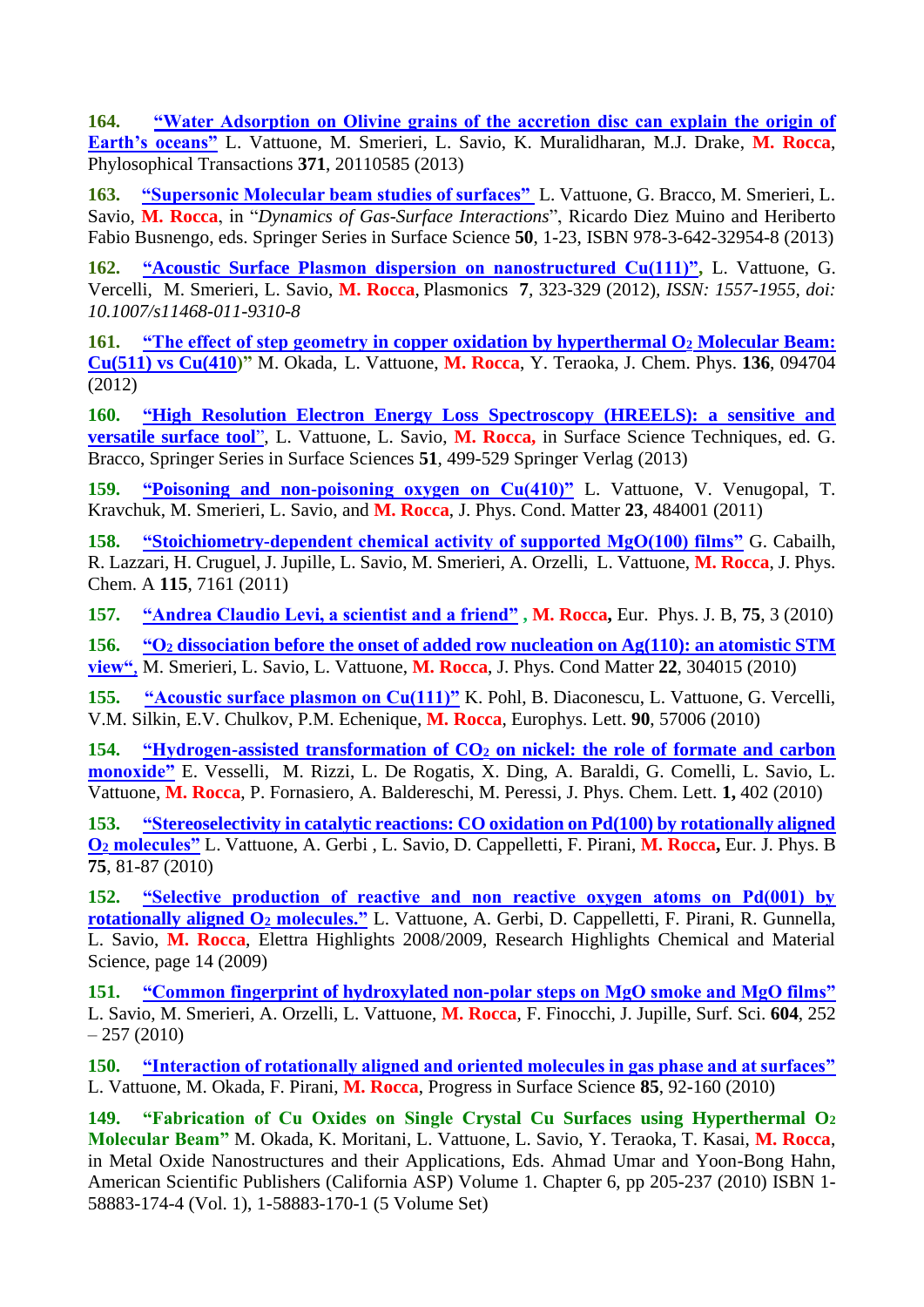**148. ["Ethene adsorption and decomposition on the Cu\(410\) surface"](file:///D:/Dati/pagina_web/Files%20pdf%20articoli/JPC%20113%20Kravchuk.pdf)** T. Kravchuk, V. Venugopal, L. Vattuone, L. Burkholder, W. T. Tysoe, M. Smerieri, **M. Rocca**, J. Phys. Chem. C **113**, 20881-20889 (2009)

**147. ["Dynamics of the ethene adsorption on Cu\(410\)"](file:///D:/Dati/pagina_web/Files%20pdf%20articoli/JPC%20113%20Venugopal.pdf)** V. Venugopal, L. Vattuone, T. Kravchuk, M. Smerieri, L. Savio, J. Jupille, **M. Rocca**, J. Phys. Chem. C **113**, 20875-20880 (2009)

**146. ["Ethene stabilization on Cu\(111\) by surface roughness"](file:///D:/Dati/pagina_web/Files%20pdf%20articoli/JChemPhys_131_024701%20Skibbe.pdf)** O. Skibbe, D. Vogel, M. Binder, A. Pucci, T. Kravchuk, L. Vattuone, V. Venugopal, A. Kokalj, **M. Rocca**, J. Chem. Phys. **131**, 024701 (2009)

**145. ["Stereoselectivity in catalytic reactions: CO oxidation on Pd\(100\)"](file:///D:/Dati/pagina_web/Files%20pdf%20articoli/AC%202009.pdf)** L. Vattuone, A. Gerbi, L. Savio, D. Cappelletti, F. Pirani, R. Gunnella, **M. Rocca**, Angew. Chemie (Int. Ed.) **48**, 4845 (2009) + [supporting information](file:///D:/Dati/pagina_web/Files%20pdf%20articoli/AC%202009%20supporting.pdf)

**144. ["Step morphology and initial surface oxide nucleation: O/Ag\(511\) vs Ag\(210\)"](file:///D:/Dati/pagina_web/Files%20pdf%20articoli/PRL%202008.pdf)** L.Savio, C. Giallombardo, L. Vattuone, A. Kokalj, **M. Rocca**, Phys. Rev. Lett. **101**, 266103 (2008)

**143. ["Ethylene decomposition at undercoordinated sites on Cu\(410\)"](file:///D:/Dati/pagina_web/Files%20pdf%20articoli/JACS%20Cu%202008.pdf)** T. Kravchuk, L. Vattuone, L. Burkholder, W.T. Tysoe, **M. Rocca**, J. Am. Chem. Soc. **130**, 12552 (2008)

**142. ["Band structure effects on the Be\(0001\) acoustic-surface-plasmon energy dispersion"](file:///D:/Dati/pagina_web/Files%20pdf%20articoli/PSSA_205_1307%202008.pdf)** V.M. Silkin, J.M.Pitarke, E.V. Chulkov, B. Diaconescu, K. Pohl, L. Vattuone, L. Savio, Ph. Hofmann, D. Farias, **M. Rocca**, P.M. Echenique, Physica Status Solidi (a) **205**, 1307 (2008)

**141. ["Bridging the structure gap: Surface Chemistry at well defined](file:///D:/Dati/pagina_web/Files%20pdf%20articoli/SSR%202008.pdf) defects**", L. Vattuone, L. Savio, **M. Rocca**, Surf. Sci. Reports **63**, 101 (2008)

**140. ["Pulsed Electron Deposition \(PED\) of Single Buffer Layer for "low-cost" YBCO Coated](file:///D:/Dati/pagina_web/Files%20pdf%20articoli/JOP%202008%20Giglioli.pdf)  [Conductors"](file:///D:/Dati/pagina_web/Files%20pdf%20articoli/JOP%202008%20Giglioli.pdf)** E. Gilioli, M. Baldini, M. Bindi, F. Bissoli, D. Calestani, F. Pattini, S. Rampino, **M. Rocca**, S. Zannella and R. Woerdenweber, J. Phys. Conference Series **97**, 012197 (2008)

**139. ["Oxygen interaction at Ag\(511\): from chemisorption to the initial stages of oxide](file:///D:/Dati/pagina_web/Files%20pdf%20articoli/JPCM_2008.pdf)  [formation](file:///D:/Dati/pagina_web/Files%20pdf%20articoli/JPCM_2008.pdf)"** L. Savio, C. Giallombardo, L. Vattuone, A. Kokalj, **M. Rocca**, J. Phys. Condens. Matter **20**, 224006 (2008)

**138. ["Carbon Dioxide activation and hydrogenation on Ni surfaces for organic synthesis"](file:///D:/Dati/pagina_web/Files%20pdf%20articoli/www.elettra.trieste.it...ttra_highlights_2007-2008.pdf)** X. Ding, M. Peressi, A. Baldereschi, E. Vesselli, L. De Rogatis, A. Baraldi, G. Comelli, R. Rosei, P. Fornasiero, L. Savio, L. Vattuone, **M. Rocca**, Research Highlights (2008) page 96

**137. ["Carbon Dioxide Hydrogenation on Ni\(110\)"](file:///D:/Dati/pagina_web/Files%20pdf%20articoli/JACS%20130%202008.pdf)** E. Vesselli, L. De Rogatis, X.L. Ding, A. Baraldi, L. Savio, L. Vattuone, **M. Rocca**, P. Fornasiero, M. Peressi, A. Baldereschi, R. Rosei, G. Comelli, J. Am. Chem. Soc. **130**, issue 34, 11417 (2008)

**136. ["Initial sticking probability of O](file:///D:/Dati/pagina_web/Files%20pdf%20articoli/SS602_2008_Cu410stick.pdf)<sup>2</sup> on Cu(410) "** L. Vattuone, L. Savio, M. Okada, K. Moritani, **M. Rocca**, Surf. Sci. **602**, 2689 (2008)

**135. ["Strutture superficiali e manipolazione di singole molecole"](file:///D:/Dati/pagina_web/Files%20pdf%20articoli/fondazione%20informa0001.pdf) M. Rocca,** Fondazioneinforma IX, volume 3, pagina 26 (2007)

**134. ["Interaction of carbon dioxide with Ni\(110\): a combined experimental and theoretical](file:///D:/Dati/pagina_web/Files%20pdf%20articoli/PRB%2076%20Vesselli.pdf)  [study"](file:///D:/Dati/pagina_web/Files%20pdf%20articoli/PRB%2076%20Vesselli.pdf)** X. Ding, L. De Rogatis, E. Vesselli, A. Baraldi, G. Comelli, R. Rosei, L. Savio, L. Vattuone, **M. Rocca**, P. Fornasiero, F. Ancillotto, A. Baldereschi, M. Peressi, Phys. Rev. B **76**, 195425 (2007)

**133. "Co-evaporated [YBCO/doped-CeO2/Ni-W Coated Conductors oxygen improved using](file:///D:/Dati/pagina_web/Files%20pdf%20articoli/Physica%20C%202007%20YBCO.pdf)  [a supersonic nozzle"](file:///D:/Dati/pagina_web/Files%20pdf%20articoli/Physica%20C%202007%20YBCO.pdf)** E. Giglioli, M. Baldini, M. Bindi, F. Bissoli, F. Pattini, S. Rampino, S. Ginocchio, A. Gauzzi, **M. Rocca**, S. Zannella, Physica C, superconductivity and its applications **463**, 609-614 (2007)

**132. ["In situ oxidation of Superconducting YBCO Films by a Supersonic O](file:///D:/Dati/pagina_web/Files%20pdf%20articoli/IEEE%20trans%202007.pdf)<sup>2</sup> Beam"** S.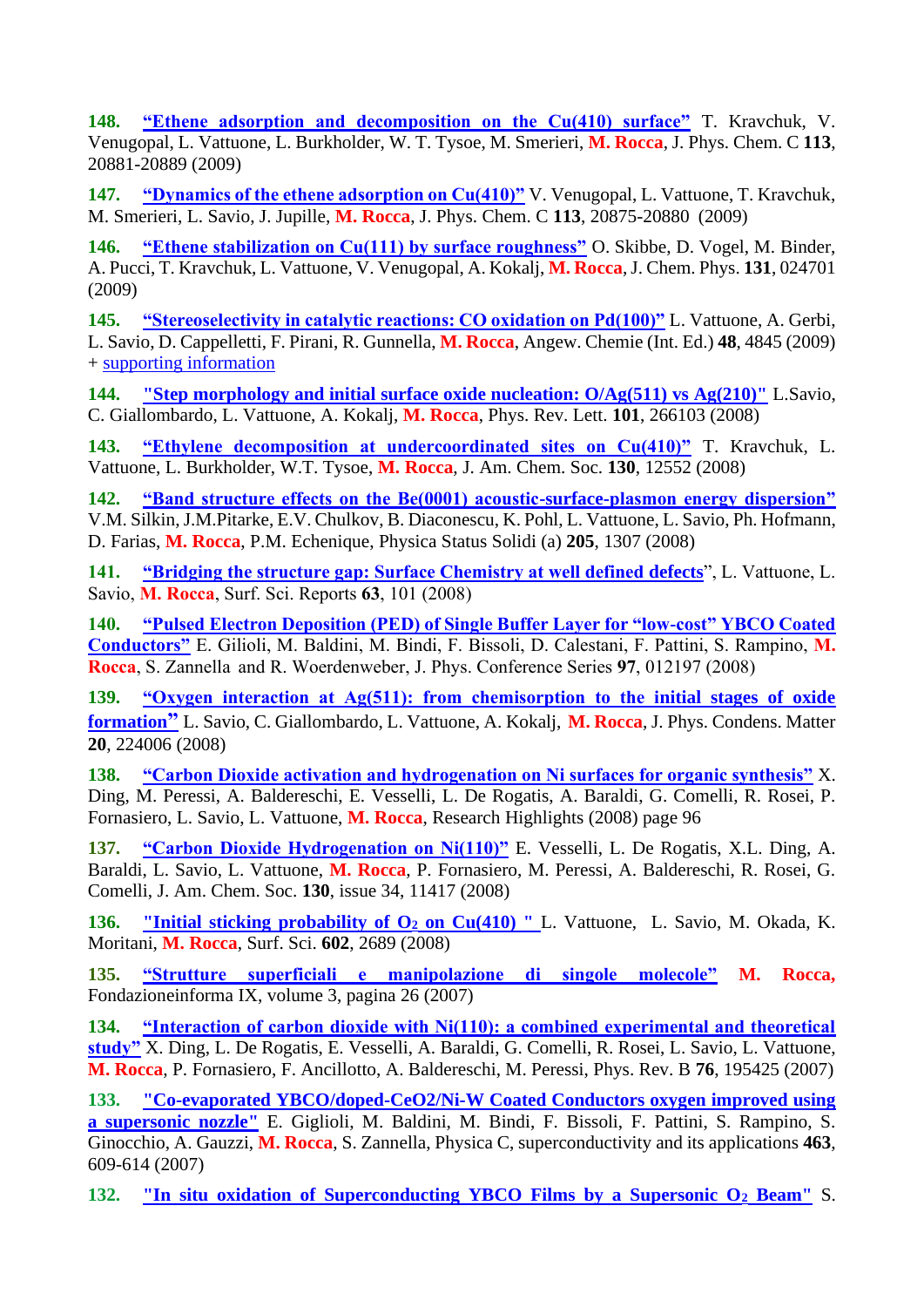Rampino, A. Gauzzi, M. Baldini, M. Bindi, E. Giglioli, S. Ginocchio, **M. Rocca**, S. Zannella, IEEE Transactions on Applied Superconductivity **17**, 3286-3289 (2007)

**131. ["Low-energy acoustic plasmons at metal surfaces"](file:///D:/Dati/pagina_web/Files%20pdf%20articoli/Nature_final.pdf)** B. Diaconescu, K. Pohl, L. Vattuone, L. Savio, P. Hofmann, V.M. Silkin, J.M. Pitarke, E.V. Chulkov, P.M. Echenique, D. Farias, **M. Rocca**, Nature **448**, 57 (2007)

**130. ["X-Ray photoemission study of the temperature-dependent CuO formation on Cu\(410\)](file:///D:/Dati/pagina_web/Files%20pdf%20articoli/PhysRevB_75_233413.pdf)  [using an energetic O](file:///D:/Dati/pagina_web/Files%20pdf%20articoli/PhysRevB_75_233413.pdf)<sup>2</sup> molecular beam"** M. Okada, L. Vattuone, K. Moritani, L. Savio, Y. Teraoka, T. Kasai, **M. Rocca**, Phys. Rev. B **75**, 233413 (2007)

**129. ["HREELS study of O-Cu\(410\)"](file:///D:/Dati/pagina_web/Files%20pdf%20articoli/jp111%202007.pdf)** L. Vattuone, L. Savio, M. Okada, K. Moritani, **M. Rocca**, J. Phys. Chem. B **111**, 1679 (2007)

**128. ["Subsurface oxygen stabilization by a third species: carbonates on Ag \(210\)"](file:///D:/Dati/pagina_web/Files%20pdf%20articoli/JPCC%20111%202007.pdf)** L. Savio, A. Gerbi, L. Vattuone, R. Pushpa, N. Bonini, S. de Gironcoli, **M. Rocca**, J. Phys. Chem. C **111**, 10923 (2007)

**127. "Unravelling the Role of Steps in Cu2[O Formation on Cu\(410\) using a hyperthermal O](file:///D:/Dati/pagina_web/Files%20pdf%20articoli/jpcc%20111%20Okada.pdf)<sup>2</sup> [Molecular](file:///D:/Dati/pagina_web/Files%20pdf%20articoli/jpcc%20111%20Okada.pdf) Beam"** M. Okada, L. Vattuone, K. Moritani, A. Gerbi, L. Savio, A. Yoshigoe, Y. Teraoka, **M. Rocca**, T. Kasai, J. Phys. Chem. C **111**, 17340 (2007)

**126. ["From adsorption at the surface to incorporation into subsurface sites: the role of steps](file:///D:/Dati/pagina_web/Files%20pdf%20articoli/Appl%20phys%20A%2087%202007.pdf)  [for O/Ag"](file:///D:/Dati/pagina_web/Files%20pdf%20articoli/Appl%20phys%20A%2087%202007.pdf)** L. Savio, L. Vattuone, **M. Rocca**, Applied Physics A **87**, 399-404 (2007)

**125. ["Pressure and temperature dependence of cuprous oxide nucleation on Cu\(410\)"](file:///D:/Dati/pagina_web/Files%20pdf%20articoli/cm7_30_305022.pdf)** M. Okada, L. Vattuone, K. Moritani, L. Savio, Y. Teraoka, T. Kasai, **M. Rocca**, J. Phys. Condens. Matter **19**, 305022 (2007)

**124. ["STM study of hydroxyl formation at O/Ag\(110\)"](file:///D:/Dati/pagina_web/Files%20pdf%20articoli/PhysRevB_74_235412.pdf)** L. Savio, M. Smerieri, L. Vattuone, A. Gussoni, C. Tassistro, **M. Rocca**, Phys. Rev. B, **74**, 235412 (2006)

**123. ["Role of molecular alignment in dissociative chemisorption and oxidation: O](file:///D:/Dati/pagina_web/Files%20pdf%20articoli/AC%202006.pdf)<sup>2</sup> on bare [and CO precovered Pd\(100\)"](file:///D:/Dati/pagina_web/Files%20pdf%20articoli/AC%202006.pdf)** A. Gerbi, L. Savio, L. Vattuone, D. Cappelletti, F. Pirani, **M. Rocca**, Angew. Chemie, Int. Edition, **44**, 6655 (2006)

**122. ["Cooling and alignment of ethylene molecules in supersonic seeded expansions:](file:///D:/Dati/pagina_web/Files%20pdf%20articoli/EPJD2006.pdf)  [diagnostic and application to gas phase and surface scattering experiments"](file:///D:/Dati/pagina_web/Files%20pdf%20articoli/EPJD2006.pdf)** D. Cappelletti, F. Pirani, M. Scotoni, A. Gerbi, L. Vattuone, **M. Rocca**, European Journal of Physics D **38**, 121-127 (2006)

**121. ["Monitoring super and subsurface oxygen on Ag\(210\) by high resolution](file:///D:/Dati/pagina_web/Files%20pdf%20articoli/JPCB%20110%202006.pdf) XPS: [subsurface diffusion and segregation"](file:///D:/Dati/pagina_web/Files%20pdf%20articoli/JPCB%20110%202006.pdf)** L. Savio, A. Gerbi, L. Vattuone, A. Baraldi, G. Comelli, **M. Rocca**, J. Phys. Chem. B **110**, 942-947 (2006)

**120. ["Collisionally Aligned Molecular Beams: a Tool for Stereodynamical Studies in the Gas](file:///D:/Dati/pagina_web/Files%20pdf%20articoli/physscr_73_1_n04.pdf)  [Phase and at Surfaces"](file:///D:/Dati/pagina_web/Files%20pdf%20articoli/physscr_73_1_n04.pdf)** D. Cappelletti, A. Gerbi, F. Pirani, **M. Rocca,** M. Scotoni, L. Vattuone, U. Valbusa, Phys. Scripta **73**, C20-C24 (2006)

**119. ["Adsorption of propylene molecules on Ag\(100\): stereodynamical effects and indirect](file:///D:/Dati/pagina_web/Files%20pdf%20articoli/jpcb_2005_109.pdf)  [probe of molecular alignment"](file:///D:/Dati/pagina_web/Files%20pdf%20articoli/jpcb_2005_109.pdf)** L. Vattuone, A. Gerbi, **M. Rocca,** F. Pirani, U. Valbusa, D. Cappelletti, F. Vecchiocattivi, J. Phys. Chem. **109**, 22884 (2005)

**118. ["New insights in the stereodynamics of ethylene adsorption on an oxygen precovered](file:///D:/Dati/pagina_web/Files%20pdf%20articoli/jcp2005_123_224709.PDF)  [silver surface"](file:///D:/Dati/pagina_web/Files%20pdf%20articoli/jcp2005_123_224709.PDF)** A. Gerbi, L. Vattuone, **M. Rocca,** U. Valbusa, F. Pirani, D. Cappelletti, F. Vecchiocattivi, J. Chem. Phys. **123**, 224709 (2005)

**117. ["Molecular ordering and adsorbate induced faceting in the Ag\(110\)-](file:///D:/Dati/pagina_web/Files%20pdf%20articoli/la21_9468_GA.pdf) S- glutamic acid [system"](file:///D:/Dati/pagina_web/Files%20pdf%20articoli/la21_9468_GA.pdf)** T. E. Jones, C.J. Baddeley, A. Gerbi, L. Savio, **M. Rocca,** L. Vattuone, Langmuir **21**, 9468- 9475 (2005)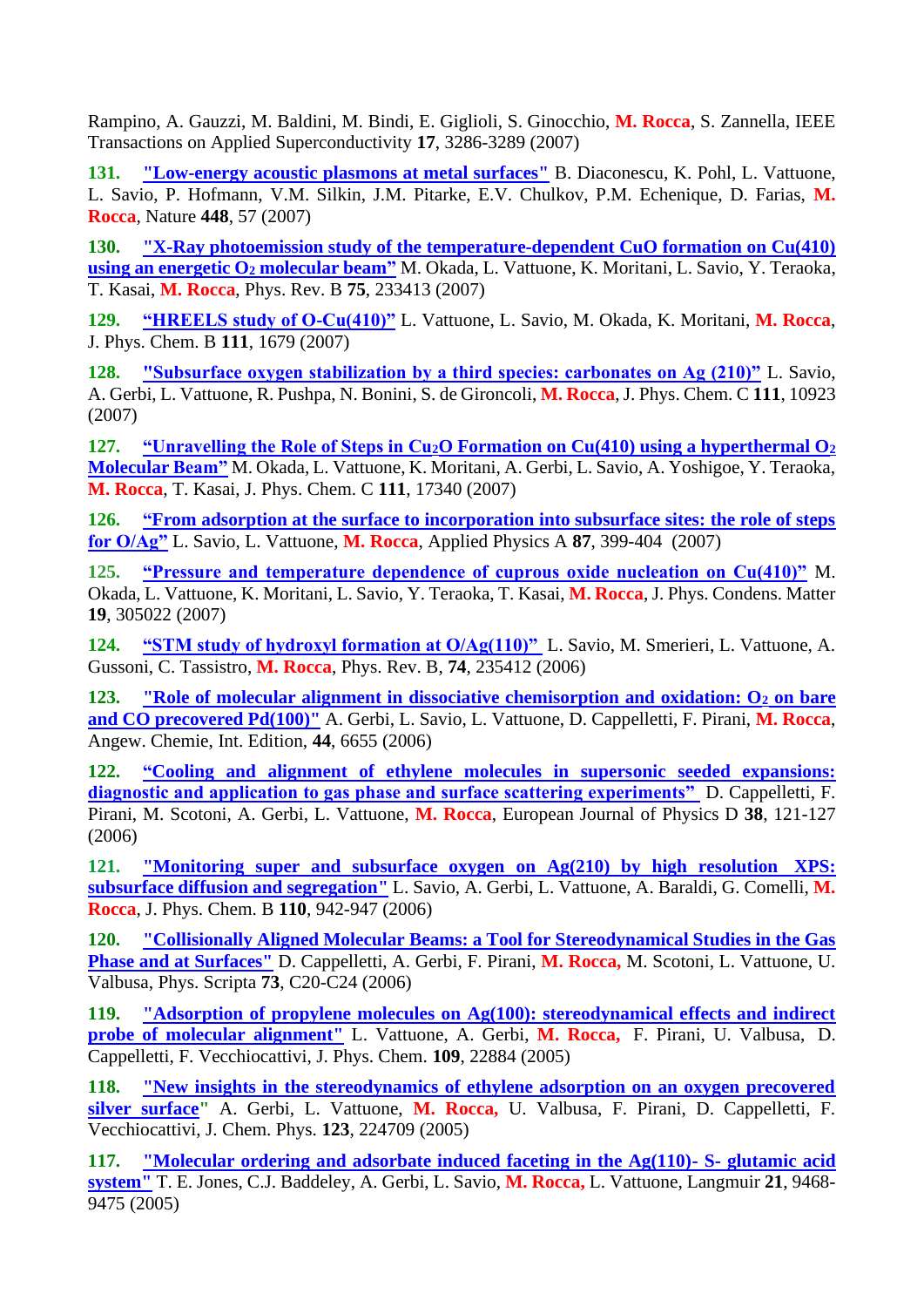**116. ["Heterolitic Photolysis of O](file:///D:/Dati/pagina_web/Files%20pdf%20articoli/CPL404_336(2005).pdf)<sup>2</sup> on Ag(100)"** L. Savio, A. Gerbi, L. Vattuone, **M. Rocca,** F. Vecchiocattivi, D. Cappelletti, F. Pirani, Chem. Phys. Lett. **404**, 336 (2005)

**115. ["Dynamics of propene adsorption on Ag\(001\)"](file:///D:/Dati/pagina_web/Files%20pdf%20articoli/JChemPhys_122_134701%5b1%5d.pdf)** A. Gerbi, L.Vattuone, L. Savio, **M. Rocca**, J. Chem. Phys. **122**, 134701 (2005)

**114. ["Coverage dependence of the sticking probability of ethylene with Ag\(410\)"](file:///D:/Dati/pagina_web/Files%20pdf%20articoli/SS587_VAS%20etilene%20Ag(410)%20(2005).pdf)** L. Savio, L. Vattuone, **M. Rocca**, Surf. Sci. **587**, 110-120 (2005)

**113. ["Stereo-dynamical effects in the adsorption of ethylene molecules on metal surfaces"](file:///D:/Dati/pagina_web/Files%20pdf%20articoli/Angewandte%202004.pdf)** L. Vattuone, A. Gerbi, **M. Rocca,** U. Valbusa, D. Cappelletti, F. Vecchiocattivi, F. Pirani, Angewandte Chemie Int. Ed. **43**, 5200-5203 (2004)

**112. ["Coverage dependence of the dynamics of the ethylene adsorption on Ag\(210\)"](file:///D:/Dati/pagina_web/Files%20pdf%20articoli/Ag210_JPC16_2004.pdf)** L. Vattuone, L. Savio, **M. Rocca**, J. Phys.: Condens. Matter **16**, S2929 (2004).

**111. ["A simple and compact mechanical velocity selector of use to analyze/select molecular](file:///D:/Dati/pagina_web/Files%20pdf%20articoli/rsi_2004.pdf)  [alignment in supersonic seeded beams"](file:///D:/Dati/pagina_web/Files%20pdf%20articoli/rsi_2004.pdf)** F. Pirani, D. Cappelletti, F. Vecchiocattivi, L. Vattuone, A. Gerbi, **M. Rocca,** U. Valbusa, Review of Scientific Instruments, **75**, 349-354 (2004)

**110. ["Enhanced reactivity at metal-oxide interface: water interaction with MgO ultrathin](file:///D:/Dati/pagina_web/Files%20pdf%20articoli/H2O_MgO_JPCB_108_2004.pdf)  [films"](file:///D:/Dati/pagina_web/Files%20pdf%20articoli/H2O_MgO_JPCB_108_2004.pdf)** L. Savio, E. Celasco, L. Vattuone, **M. Rocca**, J. Phys. Chem. B **108**, 7771 (2004).

**109. ["Direct access into subsurface sites in gas-surface interaction: O](file:///D:/Dati/pagina_web/Files%20pdf%20articoli/PRL03_Ag210.pdf)2[/Ag\(210\)"](file:///D:/Dati/pagina_web/Files%20pdf%20articoli/PRL03_Ag210.pdf)** L. Vattuone, L. Savio, **M. Rocca**, Phys. Rev. Lett. **90**, 228302 (2003)

**108. ["Steering effects in the C](file:///D:/Dati/pagina_web/Files%20pdf%20articoli/cpl382_Darling.pdf)2H<sup>4</sup> [interaction with Ag\(410\)"](file:///D:/Dati/pagina_web/Files%20pdf%20articoli/cpl382_Darling.pdf)** L. Savio, L. Vattuone, **M. Rocca**, C. Corriol, G. Darling, S. Holloway, Chem. Phys. Lett. **382**, 605 (2003)

**107. ["Enhanced hydrolysis at MgO films"](file:///D:/Dati/pagina_web/Files%20pdf%20articoli/JCP119_12053(2003)_MgO_H2O.pdf)** L. Savio, E. Celasco, L. Vattuone, **M. Rocca**, J. Chem. Phys. **119**, 12053 (2003)

**106. ["Oxygen vibrations in O-Ag\(001\)"](file:///D:/Dati/pagina_web/Files%20pdf%20articoli/SS530_26_DalCorso.pdf)** D. Loffreda. A. Dal Corso, S. Baroni, L. Savio, L. Vattuone, **M. Rocca**, Surf. Sci. **530**, 26 (2003)

**105. ["Chemisorption dynamics in the presence of well defined surface defects"](file:///D:/Dati/pagina_web/Files%20pdf%20articoli/CH08_Woodruff.pdf)** [L](file:///D:/Dati/pagina_web/Files%20pdf%20articoli/CH8_Woodruff.pdf). Vattuone, L. Savio, **M. Rocca**, in *The Chemical Physics of Solid Surfaces*, ed. Ph.Woodruff, Vol. **11**, Chap. 8, 223-246 ( 2003)

**104. ["MgO/Ag\(100\): confined vibrational modes in the limit of ultrathin films"](file:///D:/Dati/pagina_web/Files%20pdf%20articoli/PRB67_75420_2003_FK.pdf)** L. Savio, E. Celasco, L. Vattuone, **M. Rocca**, P. Senet, Phys. Rev. B **67**, 075420 (2003)

**103. ["Electrostatic electron analyzer with 90 degrees deflection angle",](file:///D:/Dati/pagina_web/Files%20pdf%20articoli/RSI73_3861_SPEELS.pdf)** L. Vattuone and **M. Rocca**, Rev. Sci. Instrum. **73**, 3861 (2002)

**102. ["Ethylene adsorption on clean and oxygen covered flat and stepped surfaces"](file:///D:/Dati/pagina_web/Files%20pdf%20articoli/IntJModPhys%2003.pdf)** L. Vattuone, L. Savio, **M. Rocca**, Int. Jour. Mod. Phys. **17**, 2497 (2003)

**101. ["Interaction of ethylene and oxygen with stepped Ag surfaces"](file:///D:/Dati/pagina_web/Files%20pdf%20articoli/JESRP129_157_Lucas.pdf)** L. Savio, L. Vattuone, **M. Rocca**, J. Electron Spectr. and Rel. Phenomena **129**, 157 (2003)

**100. ["Surface plasmon dispersion on sputtered and nanostructured Ag\(100\)"](file:///D:/Dati/pagina_web/Files%20pdf%20articoli/PRB67_45076_plasmonisputt.pdf)**, L. Savio, L. Vattuone, **M. Rocca**, Phys. Rev. B **67**, 045406 (2003)

**99. ["Real Time XPS investigation of the impact energy dependence of C](file:///D:/Dati/pagina_web/Files%20pdf%20articoli/PRB66_85403_XPSC2H4.pdf)2H<sup>4</sup> [adsorption on](file:///D:/Dati/pagina_web/Files%20pdf%20articoli/PRB66_85403_XPSC2H4.pdf)  [Ag\(100\)"](file:///D:/Dati/pagina_web/Files%20pdf%20articoli/PRB66_85403_XPSC2H4.pdf)** L. Vattuone, L. Savio, **M. Rocca**, L. Rumiz, A. Baraldi, S. Lizzit, G. Comelli, Phys. Rev. B **66**, 085403 (2002)

**98. ["Dynamics of the O](file:///D:/Dati/pagina_web/Files%20pdf%20articoli/JPC2002.pdf)<sup>2</sup> [interaction with stepped and damaged Ag surfaces"](file:///D:/Dati/pagina_web/Files%20pdf%20articoli/JPC2002.pdf)** L. Savio, L. Vattuone, **M. Rocca**, Topical Paper, J. Phys.: Condens. Matter, **14**, 6065 (2002) and erratum J. Phys. Condens. Matter, **15,** 2231 (2003)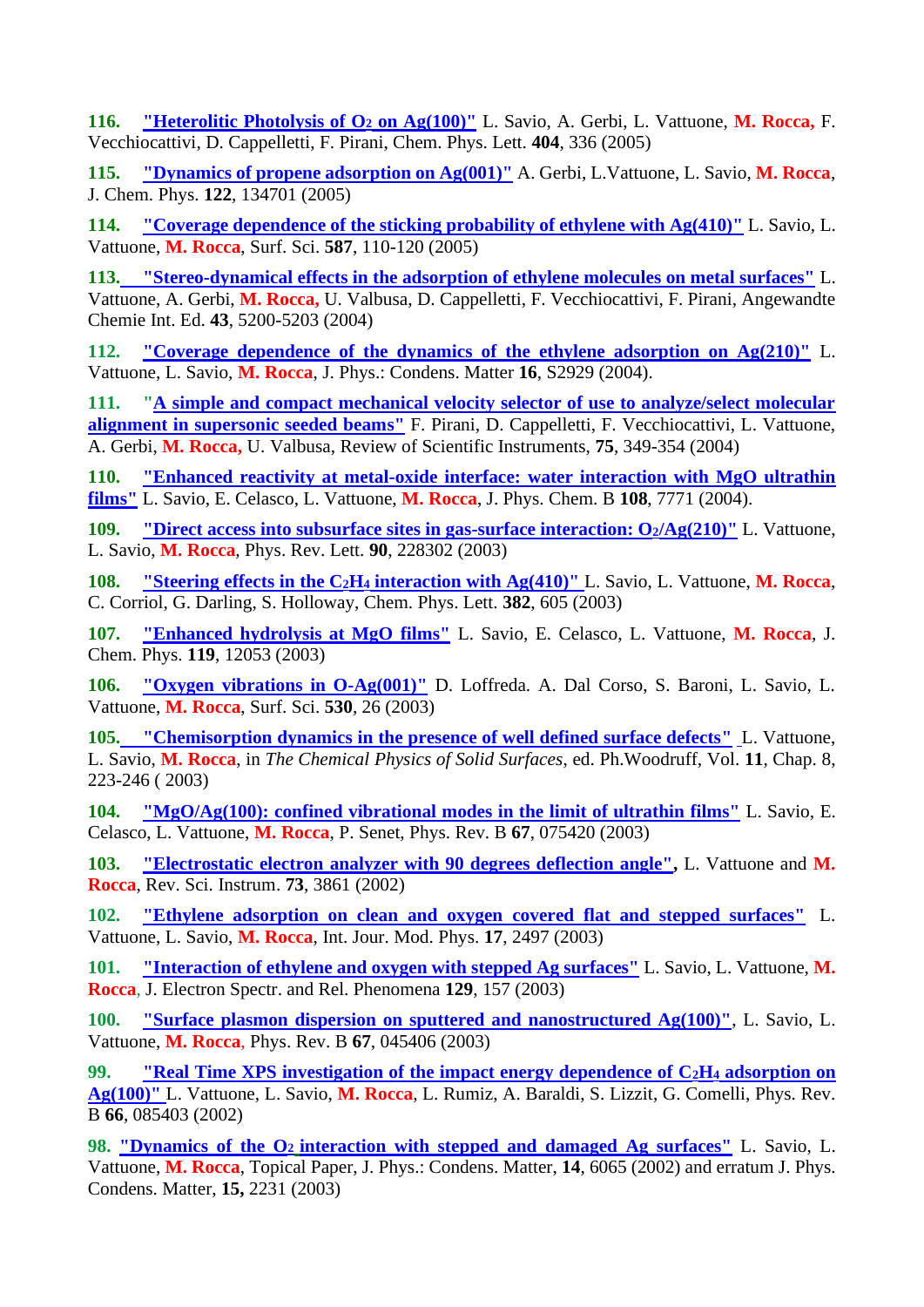**97. ["Formation of channels for oxygen migration towards subsurface sites by CO oxidation and](file:///D:/Dati/pagina_web/Files%20pdf%20articoli/SS506_bubbonebis.pdf)  [growth of the surface oxide phase on Ag\(001\)".](file:///D:/Dati/pagina_web/Files%20pdf%20articoli/SS506_bubbonebis.pdf)** L. Savio, L. Vattuone, **M. Rocca,** F. Buatier de Mongeot, G. Comelli, A. Baraldi, S. Lizzit, G. Paolucci Surf. Sci. **506**, 213 (2002)

**96. ["Dynamics of the gas-surface interaction](file:///D:/Dati/pagina_web/Files%20pdf%20articoli/ss502_2002.pdf) in presence of well defined defects". M. Rocca,** L. Savio, L. Vattuone, Surf. Sci. **502/503**, 331 (2002) invited paper

**95. ["Role of steps and terrace width in gas-surface interaction: O](file:///D:/Dati/pagina_web/Files%20pdf%20articoli/PRL87_Ag410.pdf)2/Ag(410)".** L. Savio, L. Vattuone, **M. Rocca**, Phys. Rev. Lett. **87**, 276101 (2001).

**94. ["Oxygen interaction with disordered and nanostructured Ag\(001\) surfaces".](file:///D:/Dati/pagina_web/Files%20pdf%20articoli/JCP115_2001.pdf)** L. Vattuone, U. Burghaus, L. Savio, **M. Rocca**, G. Costantini, F. Buatier de Mongeot, C. Boragno, S. Rusponi, U. Valbusa, J. Chem. Phys. **115**, 3346 (2001).

**93. ["Transient CO adsorption and the catalytic properties of surfaces",](file:///D:/Dati/pagina_web/Files%20pdf%20articoli/prb63.pdf) M. Rocca**, L. Savio, L. Vattuone, F. Buatier de Mongeot, U. Valbusa, G. Comelli, A. Baraldi, S. Lizzit, G. Paolucci, J.A. Groenewald, E. J. Baerends, Phys. Rev. B **63**, 1404(R) (2001).

**92. "Substrate reconstruction [and electronic surface states: Ag\(001\)".](file:///D:/Dati/pagina_web/Files%20pdf%20articoli/SS486_65(2001)_stati_el.pdf)** L. Savio, L. Vattuone, **M. Rocca**, V. De Renzi, S. Gardonio, C. Mariani, U. Del Pennino, G. Cipriani, A. Dal Corso, S. Baroni, Surf. Sci. **486**, 65 (2001)

**91. ["Formation of d-holes in the initial stages of the oxidation of Ag\(001\)",](file:///D:/Dati/pagina_web/Files%20pdf%20articoli/JPC2001Benedek.pdf)** G. Benedek, F. Buatier de Mongeot, U. Valbusa, **M. Rocca,** Europhys. Lett. **53**, 544 (2001).

**90. ["Switching from molecular to dissociative adsorption with vibrational energy: ethylene on](file:///D:/Dati/pagina_web/Files%20pdf%20articoli/cpl331.pdf)  [Ag\(001\)",](file:///D:/Dati/pagina_web/Files%20pdf%20articoli/cpl331.pdf)** L. Vattuone, L. Savio, U. Valbusa, **M. Rocca,** Chem. Phys. Lett. **331**, 177 (2000)

**89. ["Growth of ultrathin nanostructured Ag films on Si\(111\)7x7: a SPA-LEED study",](file:///D:/Dati/pagina_web/Files%20pdf%20articoli/SS463_SpaLEED.pdf)** F. Moresco, **M. Rocca**, M. Henzler, Surf. Sci. **463**, 22 (2000)

**88. ["Changes in surface phonon dispersion",](file:///D:/Dati/pagina_web/Files%20pdf%20articoli/Landolt%202002%20testo.pdf) M. Rocca,** in *Physics of Covered Surfaces, I. Adsorbate Layers on Surfaces,* Landolt-Boernstein Volume **III/42** A2, Chap 4.5 1-68 ed. H.P. Bonzel (2002) [\(References,](file:///D:/Dati/pagina_web/Files%20pdf%20articoli/Landolt2002referenze.pdf) [Figures\)](file:///D:/Dati/pagina_web/Files%20pdf%20articoli/Landolt2002figure.pdf)

**87. ["Tuning Surface Reactivity by in situ Surface Nanostructuring"](file:///D:/Dati/pagina_web/Files%20pdf%20articoli/jcp112.pdf)**, G. Costantini, F. Buatier de Mongeot, C. Boragno, U. Valbusa, L. Vattuone, U. Burghaus, L. Savio, **M. Rocca,** J. Chem. Phys. **112**, 6840 (2000)

**86. ["Negative Ion Resonances of O](file:///D:/Dati/pagina_web/Files%20pdf%20articoli/JPC2000Francy.pdf)2 adsorbed on Ag Surfaces",** R. Franchy, F. Bartolucci, F. Buatier de Mongeot, F. Cemic, **M. Rocca**, U. Valbusa, L. Vattuone, S. Lacombe, K. Jacobi, K.B.K. Tang, R.E. Palmer, J. Villette, D. Teillet-Billy, J.P. Gauyacq, J. Phys. C **12**, 53 (2000)

**85 ["Effect of oxygen adsorption and substrate reconstruction on the form of surface plasmon](file:///D:/Dati/pagina_web/Files%20pdf%20articoli/prb61_7324.pdf)  [dispersion: O/Ag\(001\)",](file:///D:/Dati/pagina_web/Files%20pdf%20articoli/prb61_7324.pdf)** L. Savio, L. Vattuone, **M. Rocca,** Phys. Rev. B **61**, 7324 (2000)

**84. ["Phase Transition of dissociatively adsorbed oxygen on Ag\(001\)",](file:///D:/Dati/pagina_web/Files%20pdf%20articoli/PRB61_213.pdf) M. Rocca**, L. Savio, L. Vattuone, U. Burghaus, V. Palomba, N. Novelli, F. Buatier de Mongeot, U. Valbusa, R. Gunnella, G. Comelli, A. Baraldi, S. Lizzit, G. Paolucci, Phys. Rev. B **61**, 213 (2000)

**83. ["Observation of plasmon confinement for ultrathin nanostructured Ag films"](file:///D:/Dati/pagina_web/Files%20pdf%20articoli/PRL83_2238.pdf),** F. Moresco, **M. Rocca**, T. Hildebrandt, M. Henzler, Phys. Rev. Lett. **83**, 2238 (1999)

**82. ["Influence of rotational energy on the adsorption probability for a physisorbed system",](file:///D:/Dati/pagina_web/PRL82_4878.pdf)** L. Vattuone, U. Valbusa, **M. Rocca,** Phys. Rev. Lett. **82**, 4878 (1999)

**81. ["Subsurface incorporation of Oxygen on Ag\(001\) during Molecular Dissociation",](file:///D:/Dati/pagina_web/Files%20pdf%20articoli/CPL302_302_subsurface.pdf)** F.Buatier de Mongeot, A. Cupolillo, **M. Rocca**, U. Valbusa, Chem. Phys. Lett. **302**, 302 (1999)

**80. ["Breakdown of normal energy scaling at high impact energy for O](file:///D:/Dati/pagina_web/Files%20pdf%20articoli/SS408L693_breakdown.pdf)<sup>2</sup> on Ag(001)",** L. Vattuone, U. Burghaus, U. Valbusa, **M. Rocca,** Surf. Sci. **408**, L693 (1998)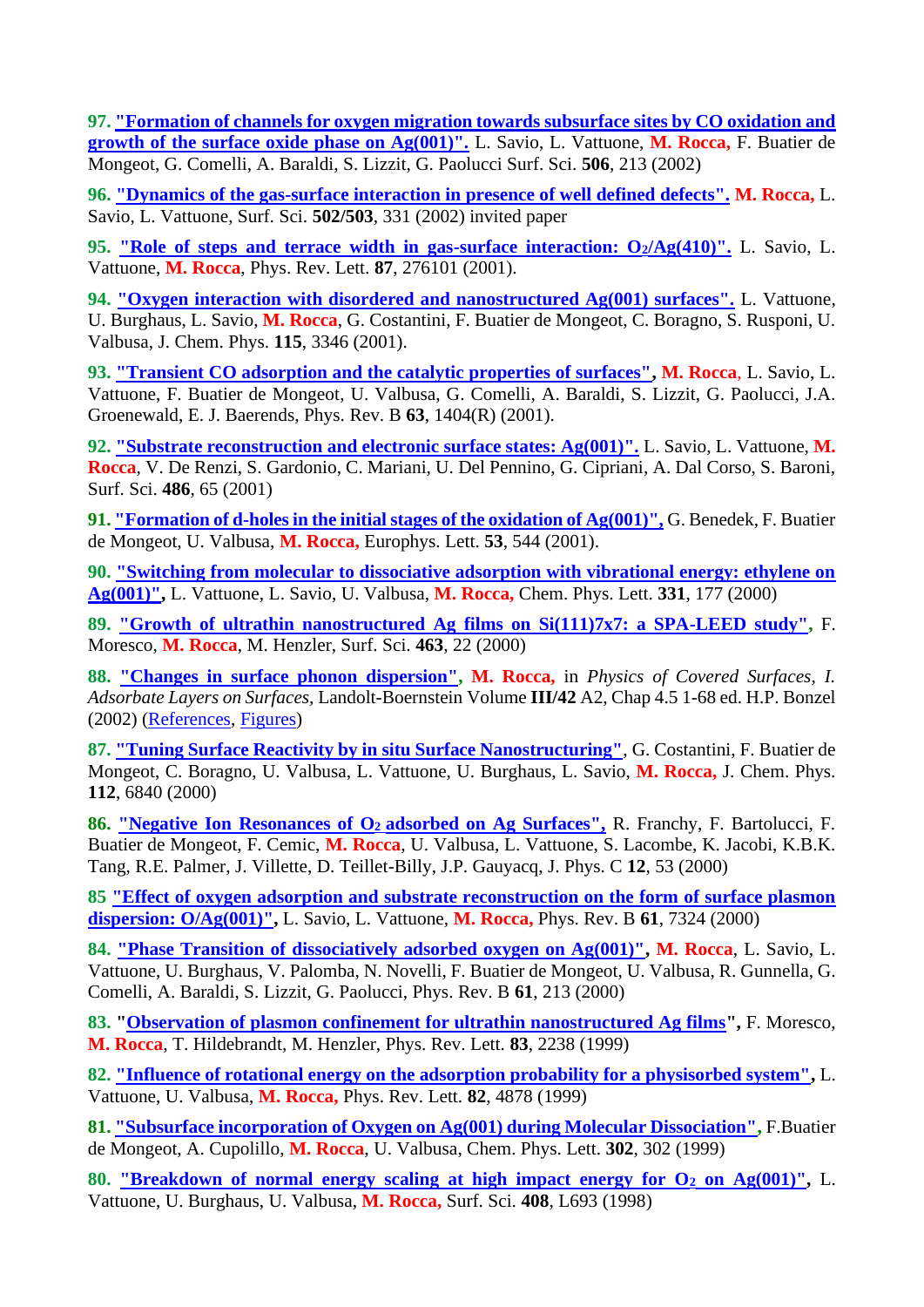**79. ["K adsorption on Ag\(110\): effect on surface structure and surface electronic excitations",](file:///D:/Dati/pagina_web/Files%20pdf%20articoli/SS424_62_K.pdf)** F. Moresco, **M. Rocca**, T. Hildebrandt, V. Zielasek, M. Henzler, Surf. Sci. **424**, 62 (1999)

**78. ["Collective excitations of thin films of K adsorbed on Ag\(110\)",](file:///D:/Dati/pagina_web/Files%20pdf%20articoli/SS424_55_collective.pdf)** F. Moresco, **M. Rocca**, T. Hildebrandt, M. Henzler, Surf. Sci. **424,** 55 (1999)

**77. ["Influence of surface interband transitions on surface plasmon dispersion",](file:///D:/Dati/pagina_web/Files%20pdf%20articoli/EPLMoresco.pdf)** F. Moresco, **M. Rocca**, T. Hildebrandt, V. Zielasek, M. Henzler, Europhys. Lett. **43**, 433 (1998)

**76. ["Adsorption and desorption of O](file:///D:/Dati/pagina_web/Files%20pdf%20articoli/vacuum50.pdf)<sup>2</sup> on Ag surfaces",** U. Valbusa, F. Buatier de Mongeot, **M. Rocca,** L. Vattuone, Vacuum **50**, 445 (1998)

**75. ["Collision induced desorption and dissociation of O](file:///D:/Dati/pagina_web/Files%20pdf%20articoli/jcp109.pdf)<sup>2</sup> chemisorbed on Ag(001)"**, L. Vattuone, P. Gambardella, U. Burghaus, F. Cemic, U. Valbusa, **M. Rocca,** J. Chem. Phys. **109**, 2490 (1998)

**74. ["Enhanced collision induced desorption and dissociation of O](file:///D:/Dati/pagina_web/Files%20pdf%20articoli/cpl278.pdf)<sup>2</sup> chemisorbed on Ag (001) at [grazing incidence",](file:///D:/Dati/pagina_web/Files%20pdf%20articoli/cpl278.pdf)** L. Vattuone, P. Gambardella, F. Cemic, U. Valbusa, **M. Rocca,** Chem. Phys. Lett. **278**, 245 (1997)

**73. "Studies on the Dynamics of Gas-Surface Interaction in Genova", M. Rocca** and U. Valbusa, Gas-Surface News **17**, 9 (1997)

**72. "Study of surface electronic excitations with HREELS and ELS-LEED", M. Rocca,**  Proceedings of the Symposium on Advanced Surface Analytical Technique, eds. R. Shimizu and Y. Nihei, The Japan Society for the Promotion of Science (1997) page 78

**71. ["Comment on 'Dissociative and non-dissociative sticking of O](file:///D:/Dati/pagina_web/Files%20pdf%20articoli/SS373_125_comment.pdf)<sup>2</sup> [at the Ag\(111\) surface' by](file:///D:/Dati/pagina_web/Files%20pdf%20articoli/SS373_125_comment.pdf)  [A. Raukema, D.A. Butler, F.M.A. Box and](file:///D:/Dati/pagina_web/Files%20pdf%20articoli/SS373_125_comment.pdf) A.W. Kleyn", M. Rocca**, F. Cemic, F. Buatier de Mongeot, U. Valbusa, S. Lacombe, K. Jacobi, Surf. Sci. **373**, 125 (1997)

**70. ["Anharmonicity of the O](file:///D:/Dati/pagina_web/Files%20pdf%20articoli/JCP106_9298_anarmonicita.pdf)<sup>2</sup> [-Ag\(001\) chemisorption potential",](file:///D:/Dati/pagina_web/Files%20pdf%20articoli/JCP106_9298_anarmonicita.pdf)** F. Buatier de Mongeot, A. Cupolillo, U. Valbusa, **M. Rocca,** J. Chem. Phys. **106**, 9297 (1997)

**69. ["ELS-LEED study of surface electronic excitations on Ag\(110\) and Ag\(111\)",](file:///D:/Dati/pagina_web/Files%20pdf%20articoli/SS388_24_plasmoni.pdf)** F. Moresco, **M. Rocca**, V. Zielasek, T. Hillebrandt, M. Henzler, Surf. Sci. **388**, 24 (1997)

**68. ["HREELS study of CO oxidation on Ag\(001\) by O](file:///D:/Dati/pagina_web/Files%20pdf%20articoli/ss374.pdf)<sup>2</sup> or O",** U. Burghaus, L. Vattuone, P. Gambardella, **M. Rocca,** Surf. Sci. **374**, 1 (1997)

**67. ["O](file:///D:/Dati/pagina_web/Files%20pdf%20articoli/CPL270_345_kinks.pdf)<sup>2</sup> [dissociation on Ag\(001\): the role of kink sites",](file:///D:/Dati/pagina_web/Files%20pdf%20articoli/CPL270_345_kinks.pdf)** F. Buatier de Mongeot, A. Cupolillo, U. Valbusa, **M. Rocca,** Chem. Phys. Lett. **270**, 345 (1997)

**66. ["Dissociation of](file:///D:/Dati/pagina_web/Files%20pdf%20articoli/CPL270_157_Zoric.pdf) [O](file:///D:/Dati/pagina_web/Files%20pdf%20articoli/CPL270_157_Zoric.pdf)2 [chemisorbed on Ag\(110\) and Pt\(111\) induced by energetic Xe atoms",](file:///D:/Dati/pagina_web/Files%20pdf%20articoli/CPL270_157_Zoric.pdf)** C. Akerlund, I. Zoric, B. Kasemo, A. Cupolillo, F. Buatier de Mongeot, **M. Rocca,** Chem. Phys. Lett. **270**, 157 (1997)

**65. ["ELS-LEED study of the surface plasmon dispersion on Ag surfaces",](file:///D:/Dati/pagina_web/Files%20pdf%20articoli/SS388_1_ELS-LEED.pdf)** F. Moresco, **M. Rocca**, V. Zielasek, T. Hillebrandt, M. Henzler, Surf. Sci. **388**, 1 (1997)

**64. "HREELS study of O<sup>2</sup> [molecular chemisorption on Ag\(001\)",](file:///D:/Dati/pagina_web/Files%20pdf%20articoli/SS377-379_671_O2Gambardella.pdf)** L. Vattuone, P. Gambardella, U. Valbusa, **M. Rocca,** Surf. Sci. **377/379**, 671 (1997)

**63. ["Isothermal Desorption of O](file:///D:/Dati/pagina_web/Files%20pdf%20articoli/SS377-379_691_isothermal.pdf)2 [from Ag\(001\)",](file:///D:/Dati/pagina_web/Files%20pdf%20articoli/SS377-379_691_isothermal.pdf)** F. Buatier de Mongeot, **M. Rocca**, U. Valbusa, Surf. Sci. **377/379**, 691 (1997)

**62. "Preface to the Proceedings of ECOSS XVI",** A.C. Levi, G. Benedek, **M. Rocca**, eds., Surf. Sci. **377/379**, i, (1997)

**61. ["Resonant electron scattering of physisorbed O](file:///D:/Dati/pagina_web/Files%20pdf%20articoli/SS368_38_Jacobi.pdf)2 [on Ag\(111\)",](file:///D:/Dati/pagina_web/Files%20pdf%20articoli/SS368_38_Jacobi.pdf)** S. Lacombe, F. Cemic, P. He, H. Dietrich, P. Geng, **M. Rocca**, K. Jacobi, Surf. Sci. **368**, 38 (1996)

**60. ["Sticking and Thermal Desorption of O](file:///D:/Dati/pagina_web/Files%20pdf%20articoli/JCP106_711_Kreuzer.pdf)2 [on Ag\(001\)",](file:///D:/Dati/pagina_web/Files%20pdf%20articoli/JCP106_711_Kreuzer.pdf)** F. Buatier de Mongeot, **M. Rocca**, A.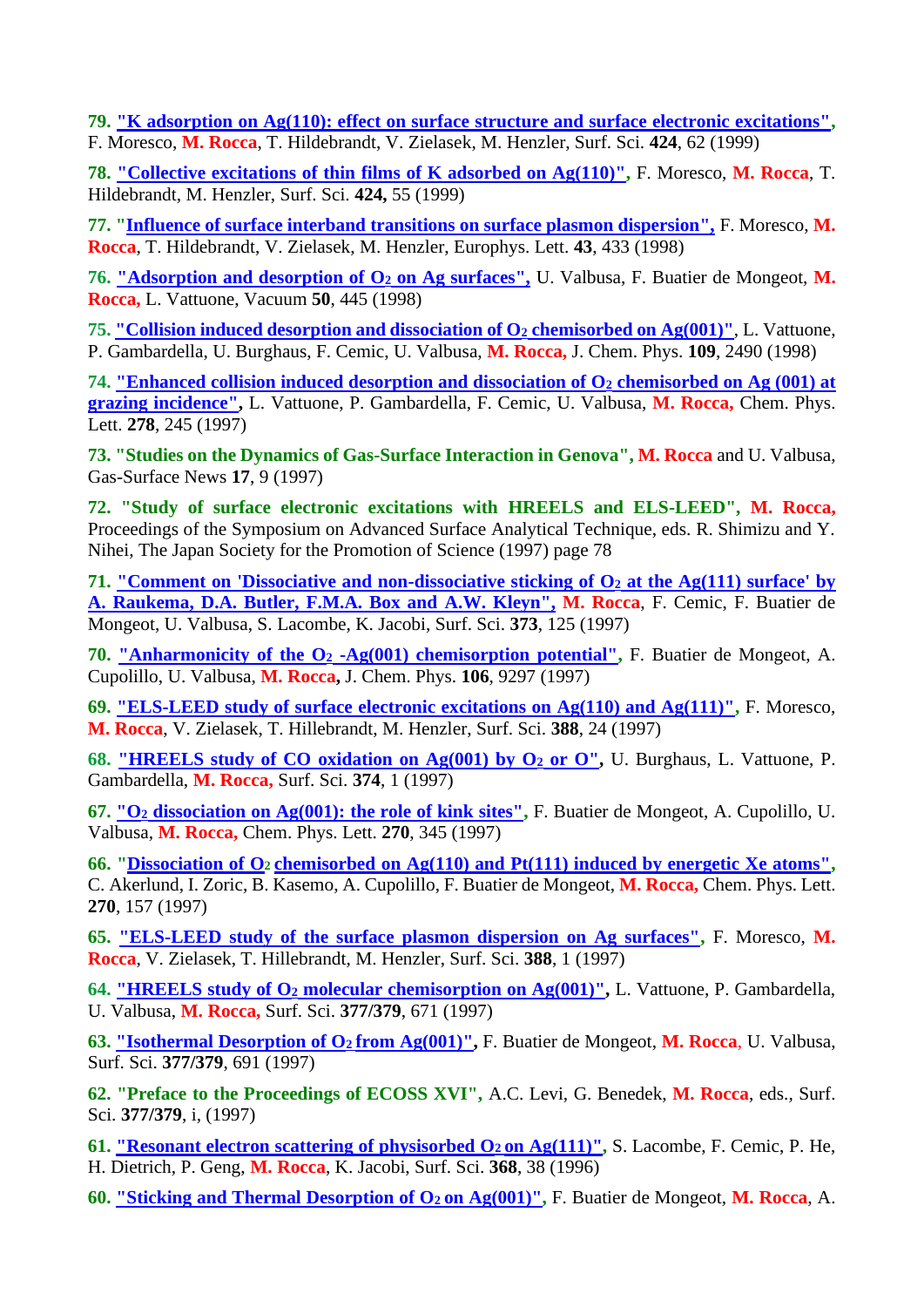Cupolillo, U. Valbusa, H.J. Kreuzer, S.H. Payne, J. Chem. Phys. **106**, 711 (1997)

**59. "HREELS and ELS-LEED Studies of Surface Plasmons on Ag and Pd Single Crystals", M. Rocca** and F. Moresco, Prog. Surf. Sci. **53**, 331 (1996)

**58. ["On the equivalence of EELS and IRAS: the case of O-Ag\(110\)",](file:///D:/Dati/pagina_web/Files%20pdf%20articoli/ss369.pdf)** L. Vattuone, **M. Rocca**, U. Valbusa, Surf. Sci. **369**, 336 (1996)

**57. ["Evidence for the presence of multipole plasmon mode on Ag surfaces](file:///D:/Dati/pagina_web/Files%20pdf%20articoli/PRB54_R14333_multipolo.pdf)[",](file:///D:/Dati/pagina_web/Files%20pdf%20articoli/PRB54_R14333_multipolo)** F. Moresco, **M. Rocca**, V. Zielasek, T. Hillebrandt, M. Henzler, Phys. Rev. B **54**, R14333 (1996)

**56. ["Anisotropy of the Oxygen Interaction with Ag surfaces",](file:///D:/Dati/pagina_web/Files%20pdf%20articoli/physscript66.pdf) M. Rocca,** Physica Scripta **T66**, 262 (1996)

**55. "On surface plasmon dispersion on Ag and Pd", M. Rocca,** Phys. Low-Dim. Struct. **12**, 1 (1995)

**54. ["Energy and angle dependence of the initial sticking coefficient of O](file:///D:/Dati/pagina_web/Files%20pdf%20articoli/SS363_68_Ag100.pdf)<sup>2</sup> [on Ag\(001\)",](file:///D:/Dati/pagina_web/Files%20pdf%20articoli/SS363_68_Ag100.pdf)** F. Buatier de Mongeot, U. Valbusa, **M. Rocca,** Surf. Sci. **363**, 68 (1996)

**53. ["The influence of d electrons on surface plasmon dispersion: Pd\(110\)",](file:///D:/Dati/pagina_web/Files%20pdf%20articoli/JPC96Pd.pdf) M. Rocca**, S. Lizzit, B. Brena, G. Cautero, G. Comelli, G. Paolucci, J. Phys. Condens. Matter **7**, L611 (1995)

**52. ["Oxygen adsorption on Ag\(111\)",](file:///D:/Dati/pagina_web/Files%20pdf%20articoli/SS339_291_Ag111.pdf)** F. Buatier de Mongeot, U. Valbusa, **M. Rocca,** Surf. Sci. **339**, 291 (1995)

**51. "Design and realization of a high resolution electron energy loss spectrometer",** L. Vattuone, **M. Rocca**, G. Molinari, M. Repetto, Proceedings of the 6th international IGTE Symposium on Numerical Field Calculation in Electrical Engineering, IGTE (1994)

**50. ["Low energy EELS investigation of surface electronic excitations on metals"](file:///D:/Dati/pagina_web/Files%20pdf%20articoli/SSRep_plasmoni.pdf), M. Rocca,**  Surf. Sci. Rep. **22**, 1 (1995)

**49. ["Anisotropy of surface plasmons in metals",](file:///D:/Dati/pagina_web/Files%20pdf%20articoli/SS336_371_LiYibing)** Li Yibing, A.C. Levi, **M. Rocca,** Surf. Sci. **336**, 371 (1995)

**48. ["Surface plasmon dispersion and damping on Ag\(111\)",](file:///D:/Dati/pagina_web/Files%20pdf%20articoli/PRB52_14947_plasmoniAg111.pdf) M. Rocca**, Li Yibing, F. Buatier de Mongeot, U. Valbusa, Phys. Rev. B **52**, 14947 (1995)

**47. ["LEED fine structures and trapping phenomena in inelastic scattering of electrons off](file:///D:/Dati/pagina_web/Files%20pdf%20articoli/PRB50_18621_Finestructures.pdf)  [Ag\(001\) and Ag\(110\)",](file:///D:/Dati/pagina_web/Files%20pdf%20articoli/PRB50_18621_Finestructures.pdf) M. Rocca** and F. Moresco, Phys. Rev. B **50**, 18621 (1995)

**46. ["Selective adsorption and desorption of electrons from image potential states",](file:///D:/Dati/pagina_web/Files%20pdf%20articoli/PRL73_822_selective.pdf) M. Rocca** and F. Moresco, Phys. Rev. Lett. **73**, 822 (1994)

**45. "Coverage dependence of O-Ag(110) vibration",** L. Vattuone, **M. Rocca**, U. Valbusa, Surf. Sci. **317**, L1120 (1994)

**44. "Anharmonic shift in the stretching frequency of O2 chemisorbed on Ag(110)",** L. Vattuone, **M. Rocca**, U. Valbusa, Surf. Sci. **314**, L904 (1994)

**43. ["Influence of electron reflectivity on the analysis of surface processes:O](file:///D:/Dati/pagina_web/Files%20pdf%20articoli/prb49_14744.pdf)<sup>2</sup> /Ag(110)"**, L. Vattuone and **M. Rocca**, Phys. Rev. B **49**, 14744 (1994)

**42. "Foreword to the 'Proceedings of the 7th International Conference on Vibrations at Surfaces", M. Rocca**, G. Bracco and U. Valbusa, eds, Jour. of Electron Spectr. and Rel. Phenom. **64/65**, 1 (1993)

**41. ["Interface plasmon excitations of superlattices with defects",](file:///D:/Dati/pagina_web/Files%20pdf%20articoli/JPC93LiYibing.pdf)** Li Yibing and **M. Rocca** , J. Phys.: Condens. Matter **5**, 6597 (1993)

**40. "Coverage dependence of the sticking coefficient of O<sup>2</sup> on Ag(110)",** L. Vattuone, **M. Rocca**, C. Boragno, U. Valbusa, J. Chem. Phys. **101**, 726 (1994)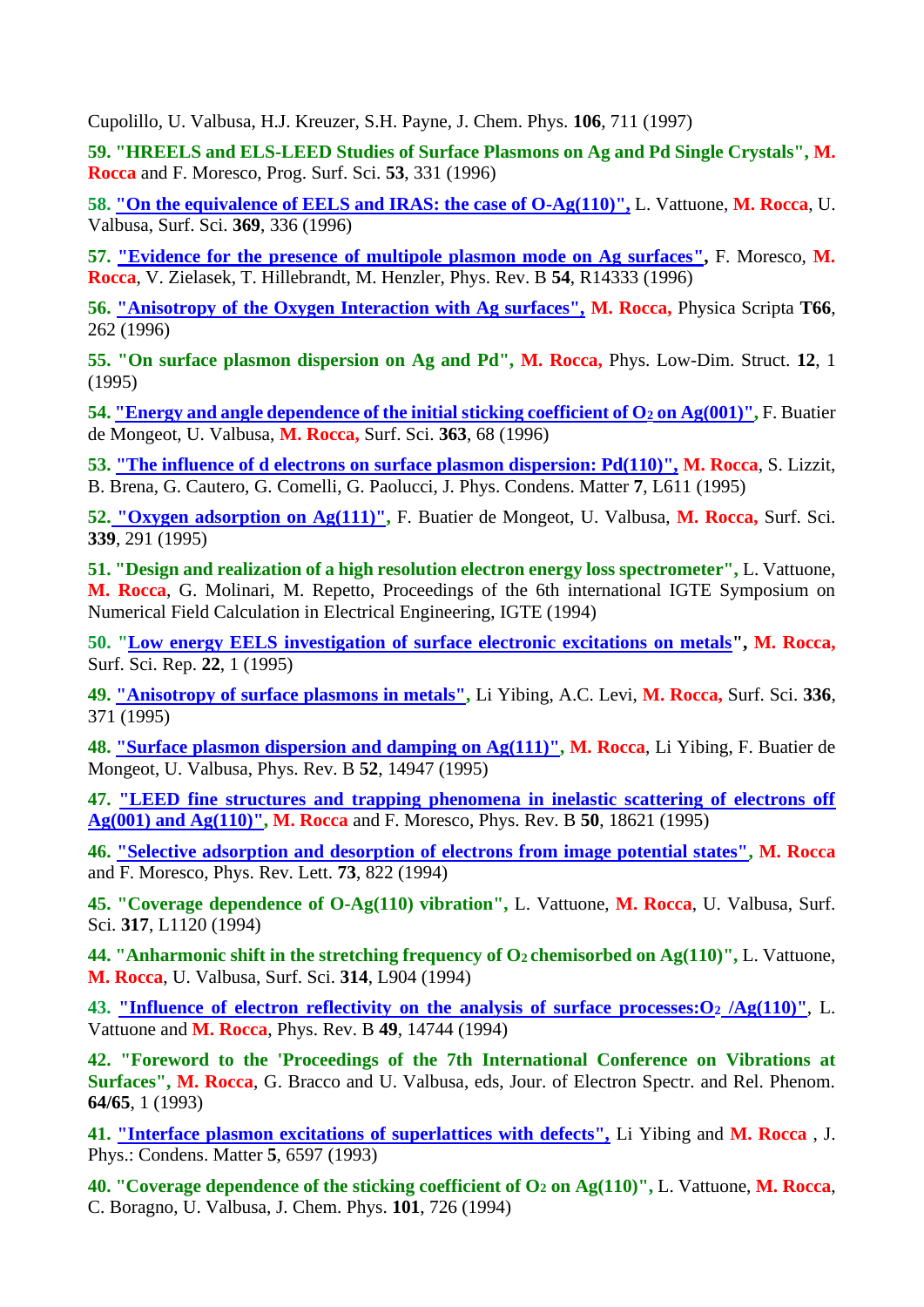**39. "Initial sticking coefficient of O<sup>2</sup> on Ag(110)",** L. Vattuone, **M. Rocca**, C. Boragno, U. Valbusa, J. Chem. Phys. **101**, 713 (1994)

**38. ["Azimuthal dependence of sticking probability of O](file:///D:/Dati/pagina_web/Files%20pdf%20articoli/prl72.pdf)<sup>2</sup> on Ag(110)",** L. Vattuone, C. Boragno, M. Pupo, P. Restelli, **M. Rocca**, U. Valbusa, Phys. Rev. Lett. **72**, 510 (1994)

**37. "Low temperature dissociation of O<sup>2</sup> [on Ag\(110\): surface disorder and reconstruction",](file:///D:/Dati/pagina_web/Files%20pdf%20articoli/prb49_5113.pdf)** L. Vattuone, **M. Rocca**, P. Restelli, M. Pupo, C. Boragno, U. Valbusa, Phys. Rev. B, **49**, 5113 (1994)

**36. "Adsorption of molecular oxygen on Ag(110)", M. Rocca**, L.Vattuone, C. Boragno, U. Valbusa, J. Electr. Spectr. Rel. Phenom. **64/65**, 577 (1993)

**35. "EELS studies of surface plasmon energy and dispersion", M. Rocca,** in 'Inelastic Energy Transfer in Interactions with Surfaces and Adsorbates', ed. B. Gumhalter and A.C. Levi (World Scientific 1993)

**34. "EELS Cross Section of Surface Phonons on Ag(001)", M. Rocca** and U. Valbusa, Nuovo Cimento **15** D, 259 (1993), special edition in honour of prof. F. Fumi, eds. M. Tosi, F. Bassani, G. Bobel and R. Fieschi

**33. "Electronic Excitations on Silver Single Crystal Surfaces", M. Rocca** and U. Valbusa, Surf. Sci. **287/288**, 770 (1993)

**32. ["Surface plasmon on Ag\(110\): observation of linear and positive Dispersion and azimuthal](file:///D:/Dati/pagina_web/Files%20pdf%20articoli/prl69_1992.pdf)  [anisotropy"](file:///D:/Dati/pagina_web/Files%20pdf%20articoli/prl69_1992.pdf), M. Rocca**, M. Lazzarino, U. Valbusa, Phys. Rev. Lett. **69**, 2122 (1992)

**31. "Inelastic Scattering of Electrons", M. Rocca,** in 'Landolt-Boernstein: The Physics of Solid Surfaces', ed. G. Chiarotti, subvolume c 'Interactions of charged particles and atoms with surfaces' chapter 6.2 (Springer Verlag (1994))

**30. "Plasmon Damping and Surface Interband Transitions on Ag(011) and (001)"** , **M. Rocca**, M. Lazzarino, U. Valbusa, Surf. Sci. **269/270**, 560 (1992)

**29. ["Comment on 'Surface Plasmon Energy and Dispersion on Ag Single Crystals' by S. Suto,](file:///D:/Dati/pagina_web/Files%20pdf%20articoli/prl67_1991.pdf)  [K.D. Tsuei, E.W. Plummer and E. Burstein"](file:///D:/Dati/pagina_web/Files%20pdf%20articoli/prl67_1991.pdf), M. Rocca**, M. Lazzarino, U. Valbusa, Phys. Rev. Lett. **67**, 3197 (1991)

**28. "Numerical simulation of electron trajectories for EELS",** L. Vattuone, M. Repetto, and **M. Rocca,** COMPEL **11**, 85 (1992)

**27. ["Temperature Dependence of Surface Plasmon on Ag\(001\)",](file:///D:/Dati/pagina_web/Files%20pdf%20articoli/PRB45_1399_plasmonitemp.pdf) M. Rocca**, F. Moresco, U. Valbusa, Phys. Rev. B **45**, 1399 (1992)

**26. "Apparatus for Chemisorption Studies", M. Rocca**, U. Valbusa, A. Gussoni, G. Maloberti, L. Racca, Rev. Sci. Instr. **62**, 2172 (1991)

**25. "High-resolution electron energy loss spectroscopy analysis of Ag(001): discovery of a new surface longitudinal mode using first-principles phonon calculations",** Y. Chen, S. Y. Tong, **M. Rocca**, P. Moretto, U. Valbusa, K.H. Bohnen, K.M. Ho, Surf. Sci. **250**, L389 (1991)

**24. "Initial Sticking Coefficient of O<sup>2</sup> on Ag(001)", M. Rocca**, P. Traversaro, and U. Valbusa, Jour. Electr. Spectr. and Rel. Phenom. **54/55**, 131 (1990)

**23. "On Plasmon Dispersion Measurements by EELS", M. Rocca**, U. Valbusa, and F. Moresco, in 'Surface Science', eds. A.F. Ponce and M. Cardona, Springer Proceedings of Physics **62,** 59 (Springer Verlag (1992))

**22. ["Surface plasmon spectrum of Ag\(001\) measured by high resolution angle resolved EELS",](file:///D:/Dati/pagina_web/Files%20pdf%20articoli/PRB42_2835_plasmoniAg100.pdf) M. Rocca**, F. Biggio, U. Valbusa, Phys. Rev. B **42**, 2835 (1990)

**21. ["Angular Dependence of Dipole Scattering Cross Section: Surface Plasmon Losses on](file:///D:/Dati/pagina_web/Files%20pdf%20articoli/prl64_1990.pdf)**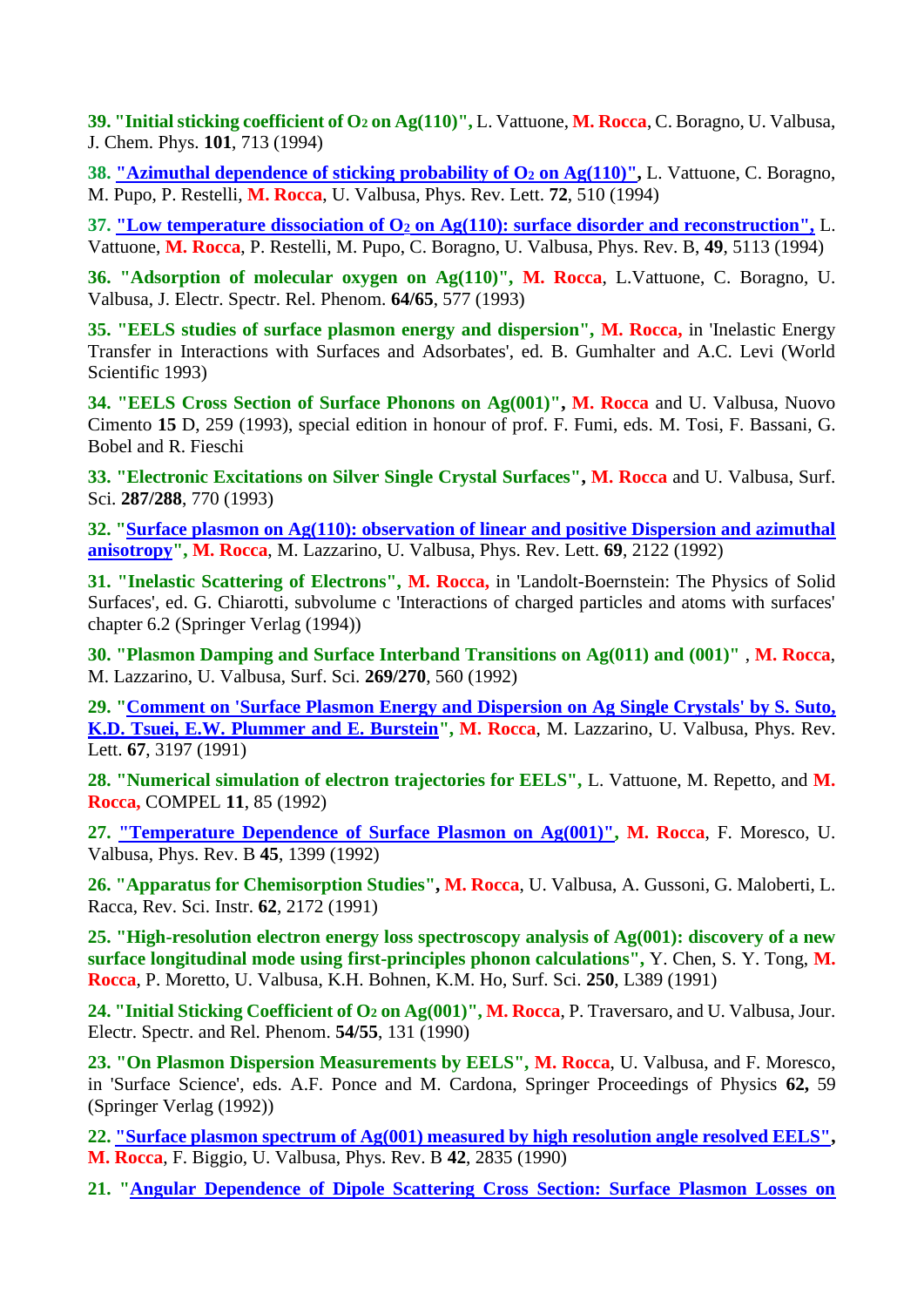**[Ag\(001\)](file:///D:/Dati/pagina_web/Files%20pdf%20articoli/prl64_1990.pdf) ", M. Rocca** and U. Valbusa, Phys. Rev. Lett. **64**, 2398 (1990)

**20. ["Rayleigh wave dispersion on Ag\(100\) along <100> direction",](file:///D:/Dati/pagina_web/Files%20pdf%20articoli/PRB41_12905_Moretto.pdf)** P. Moretto, **M. Rocca**, U. Valbusa, J. Black, Phys. Rev. B **41**, 12905 (1990)

**19. ["Adsorption distance of S on Ni\(001\): an electron-energy-loss spectroscopy-cross-section](file:///D:/Dati/pagina_web/Files%20pdf%20articoli/PRB39_3116_Tong.pdf)[analysis of the Ni\(001\)-c\(2x2\) S System ",](file:///D:/Dati/pagina_web/Files%20pdf%20articoli/PRB39_3116_Tong.pdf)** Z.Q. Wu, Y. Chen, M.L. Xu, S.Y. Tong, S. Lehwald, **M. Rocca**, H. Ibach, Phys. Rev. B **39**, 3116 (1989)

**18. "The Phonon Spectrum of Ag(100) in the -X Direction measured by EELS", M. Rocca**, L. Risso, B. Vicenzi, U. Valbusa, Surf. Sci. **216**, 153 (1989)

**17. ["Phonon Dispersion of the \(2x2\) Phase of C on the reconstructed Ni\(100\) Surface",](file:///D:/Dati/pagina_web/Files%20pdf%20articoli/PRB35_9510_fononiC.pdf) M. Rocca**, S. Lehwald, H. Ibach, T.S. Rahman, Phys. Rev. B **35**, 9510 (1987)

**16. "Studies of Surface Phonons by Electron Energy Loss Spectroscopy",** H. Ibach, W. Daum, S. Lehwald, **M. Rocca**, T.S. Rahman, Proceedings of the 2nd International Conference on Phonon Physics, eds. J.Koller, N.Kroo, N.Menyhard, T.Siklos, World Scientific, Singapore (1985) page 607

**15. "Surface Phonon Dispersion of Surface and Adsorbate Layers", M. Rocca**, H. Ibach, S. Lehwald, T.S. Rahman, in *"Structure and Dynamics of Surfaces",* eds. P. Von Blanckenhagen e W. Schommers, Topics in Current Physics **41**, 245 , (Springer Verlag (1986))

**14. "Surface Phonon Dispersion of Ordered Overlayer",** S. Lehwald, **M. Rocca**, H.Ibach, T.S. Rahman, Jour. Electr. Spectr. and Rel. Phenom. **38**, 29 (1986)

**13. "Adsorbate induced Reconstruction of Ni(100)",** T.S. Rahman, **M. Rocca**, S. Lehwald, H. Ibach, Jour. Electr. Spectr. and Rel. Phenom. **38**, 45 (1986)

**12. "EELS Study of the Dynamics of clean Ni(100): Surface Phonons and Surface Resonances", M. Rocca**, S. Lehwald, H. Ibach, T.S. Rahman, Surf. Sci. **171**, 632 (1986)

**11. "The influence of random oxygen adsorption on the surface dynamics of Ni(100)", M. Rocca**, S. Lehwald, H. Ibach, Surf. Sci. **163**, L738 (1985)

**10. "Electron-Phonon Scattering and Structure Analysis", M. Rocca**, H. Ibach, M.L. Xu, B.M. Hall, S.Y. Tong, in 'The Structure of Surfaces' eds. M.A. Van Hove and S.Y. Tong , Springer Series in Surface Science **5**, 156 (1984)

**9. ["Energy Dependence of Inelastic Electron Scattering Cross Section by Surface Vibrations:](file:///D:/Dati/pagina_web/Files%20pdf%20articoli/prl54_1171.pdf)  [Experimental Measurements and Theoretical Interpretation"](file:///D:/Dati/pagina_web/Files%20pdf%20articoli/prl54_1171.pdf),** Mu-Liang Xu, B.M. Hall, S.Y. Tong, **M. Rocca**, S. Lehwald, H. Ibach, J. Black, Phys. Rev. Lett. **54**, 1171 (1985)

**8. "Untersuchung der Dynamik von sauberen Ni(100)-Oberflaechen und darauf adsorbierten (2x2) Strukturen von C, O und S", M. Rocca,** PhD thesis, Berichte der Kernforschungsanlage Juelich, **2000,** 1 (1985)

**7. ["Surface Phonon Dispersion of c\(2x2\) S on Ni\(100\)",](file:///D:/Dati/pagina_web/Files%20pdf%20articoli/PRB31_3477_fononiS.pdf)** S. Lehwald, **M. Rocca**, H. Ibach, T.S. Rahman, Phys. Rev. B **31**, 3477 (1984)

**6. "The Rayleigh Phonon Dispersion Curve on Ni(100) in the -M <100> Direction", M. Rocca**, S. Lehwald, H. Ibach, T.S. Rahman, Surf. Sci. **138**, L123 (1984)

**5. "Inelastic Scattering of Neon from (001) LiF Surface"**, L. Mattera, **M. Rocca**, C. Salvo, S. Terreni, F. Tommasini, U. Valbusa, in "Dynamics of Gas-Surface Interaction", eds. G. Benedek and U. Valbusa, Springer Series in Chemical Physics **21**, 256 (1982)

**4. "Study of the Ag(110) Surface by He Diffraction",** A.C. Luntz, L. Mattera, **M. Rocca**, S. Terreni, F. Tommasini, U. Valbusa, Surf. Sci. **126**, 695 (1983)

**3. "Quasi-Elastic Scattering of Neon from (001) LiF Surface",** L. Mattera, **M. Rocca**, C. Salvo,